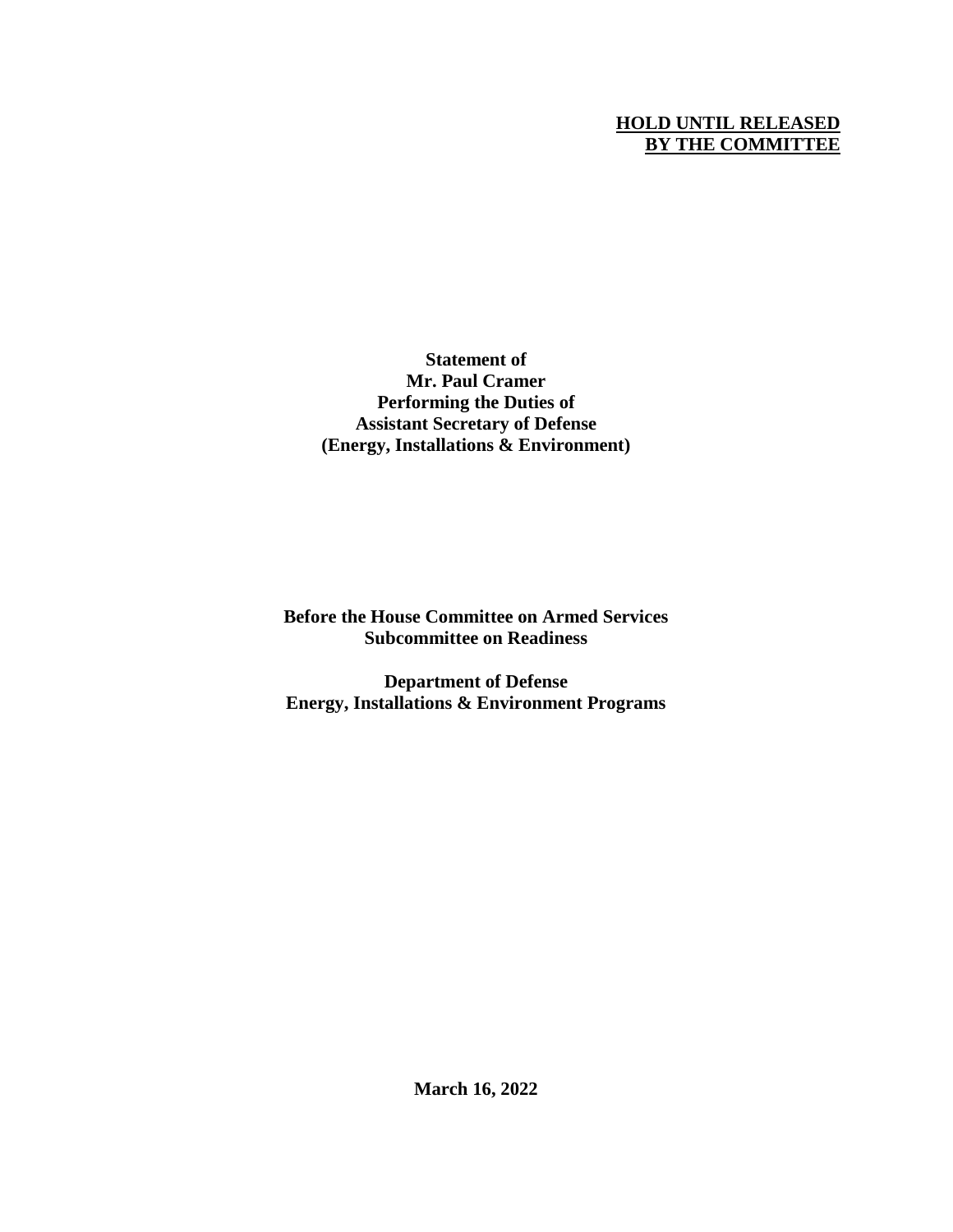### **INTRODUCTION**

Chairman Garamendi, Ranking Member Waltz, and distinguished members of the Subcommittee: Thank you for the opportunity to discuss the Department of Defense's (DoD) energy, installations, and environment programs.

Our installations remain one of our primary weapon systems. For nearly 80 years, we have been able to operate from our bases around the world with near-impunity, which has afforded us unprecedented power projection capabilities. However, the stark reality is that the homeland is no longer a sanctuary. Therefore, we must ensure that our installations are not only postured to support the Joint Force, but that they are resilient against the full range of man-made and natural threats. We continue to address these resilience challenges, while also addressing mission requirements and ensuring Service members have a safe and resilient place to live and work.

### **Reestablishment of EI&E**

As part of the larger reorganization within the Under Secretary of Defense for Acquisition & Sustainment, the Office of the Assistant Secretary of Defense for Energy, Installations & Environment (EI&E) was merged with Office of the Assistant Secretary of Defense for Logistics & Material Readiness (L&MR) into the Assistant Secretary of Defense for Sustainment in 2018. While there were benefits in bringing these two portfolios under a single organization, the breadth of the merged portfolio required the leadership team to focus on a narrower set of priorities at the expense of other, equally important priorities.

Recognizing that each portfolio warranted an Assistant Secretary-level oversight, Section 904 of the FY2021 NDAA restored EI&E as a distinct organization. The Department formally split EI&E and Sustainment on February 10, 2022. We appreciate Congress's support in ensuring that the Department has the senior visibility needed for us to effectively confront the energy, environment, military construction, housing, and real property challenges we face.

## **TAKING ACTION ON CLIMATE CHANGE**

Secretary Austin noted that the Department faces a "growing climate crisis that is impacting our missions, plans, and capabilities and must be met by ambitious, immediate action." As such, climate change will continue to amplify operational demands on the force. It will degrade installations and infrastructure, increase health risks to our service members, and require modifications to much of our existing and planned equipment. The Biden Administration, through Executive Order (EO) 14008 "Tackling the Climate Crisis at Home and Abroad" and Executive Order 14057 "Catalyzing Clean Energy Industries and Jobs through Federal Sustainability," places climate change at the center of the Department's national security planning and our installation and business operations. To do this the Department will take steps to adapt to the unavoidable impacts of climate change to our missions, while also working to mitigate the future effects of climate change by taking steps to reduce emissions of greenhouse gas emissions (GHG).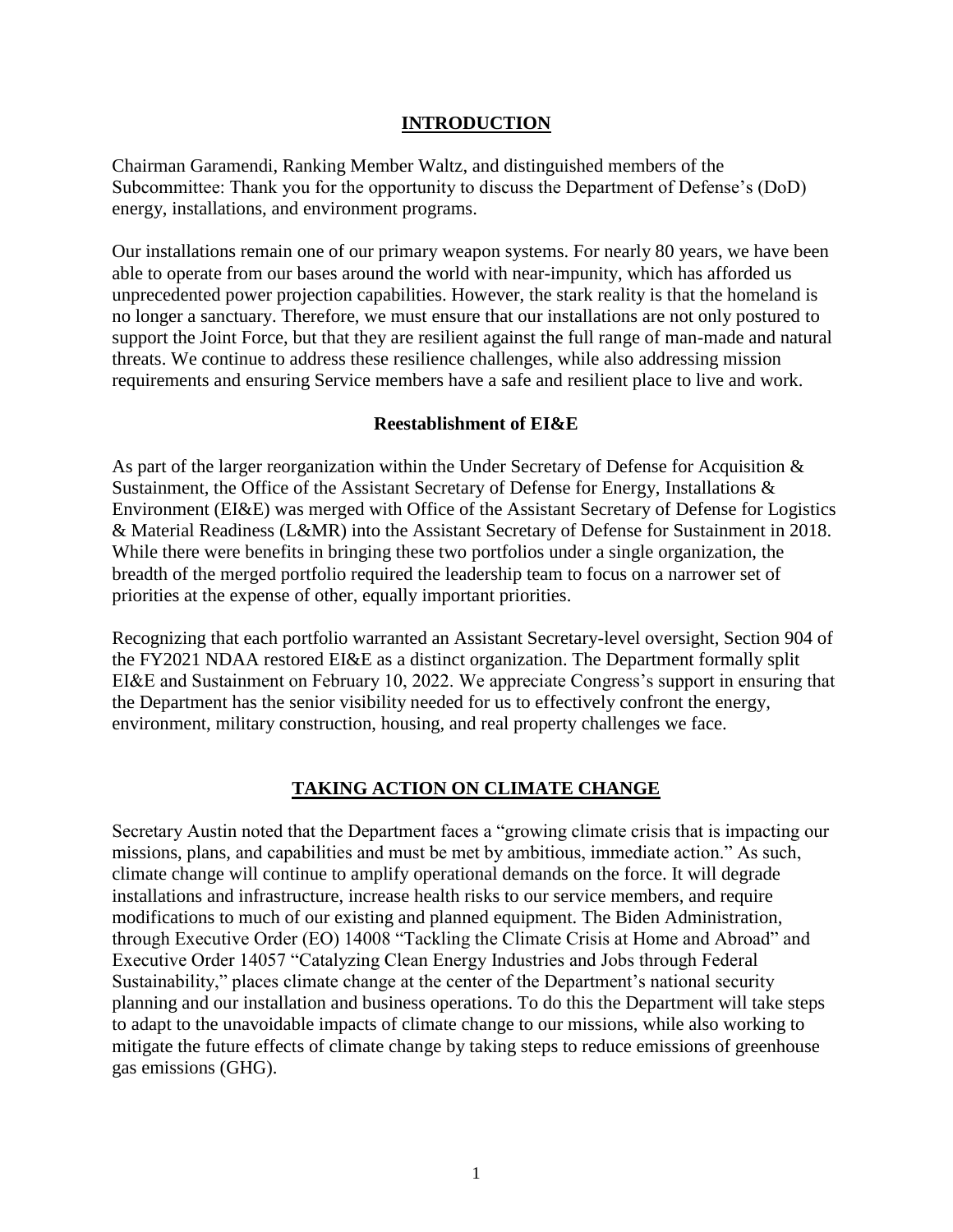#### **Climate Change Adaptation**

The effects of climate change—drought, heat, forest fires, and extreme weather events—are already costing the Department billions of dollars. These costs will only increase as climate change accelerates. To address this, the Department is taking a number of actions to improve our adaptive capacity, centered around the DoD Climate Adaptation Plan (CAP), which was signed by the Secretary of Defense on September 1, 2021 and publicly released by the White House on October 7, 2021. Actions under the Plan will ensure the DoD can operate under changing climate conditions, preserving operational capability and enhancing the natural and man-made systems essential to the Department's success. To do so the CAP takes an expansive approach to the concept of adaptation, seeking to integrate climate resilience thinking across all agency programs and real property management practices. A companion document providing highlights and examples of the Department's climate adaptation efforts was released in November 2021.

Supporting this effort is the Defense Climate Assessment Tool (DCAT), which was developed to assist in understanding installation climate exposure. Outputs from this tool can be used to inform development of an "all hazards" threat assessment for installations and subsequently be incorporated into master plans and military construction projects. A summary of these exposures was presented in the April 2021 report, "DoD Installation Exposure to Climate Change at Home and Aboard."

#### **Climate Change Mitigation**

The entire nation faces broad exposure to the mounting risks caused by climate change which pose an existential threat if left unmitigated. Recognizing this, the Department is committed to reducing its GHG emissions through a variety of efforts. We are committed to ensuring net-zero GHG emissions across our entire civilian enterprise – our installations, non-tactical vehicles and procurement efforts, by or before 2045. While significantly more challenging, we are also working to reduce emissions throughout our operational forces and formations by deploying new technologies which concurrently add capability and reduce vulnerabilities in an era of contested logistics. These efforts are aligned with the 2021 Interim National Security Strategy Guidance which calls for accelerated growth in renewable energy deployment, investment in climatefriendly infrastructure, resilience to climate change, energy grid modernization, and international leadership by the United States.

Across DoD's "corporate" enterprise we are engaged in a number of specific initiatives. First, in concert with the General Services Administration DoD was the first Federal agency to initiate procurement actions aiming to obtain 24/7 Carbon Pollution Free Electricity, with the intention to transition all of DoD's utility procurement to this model by 2035. Second, we are leveraging the prominent role that installation micro-grids will play in our installation energy resilience efforts, which will allow for significant deployments of on-site renewable power. Third, we are updating all Unified Facilities Criteria to dramatically improve the energy performance of newlyconstructed buildings and designing them to easily operate within an installation micro-grid. And finally, the Department has begun the planning and design efforts to deploy the charging infrastructure essential to transition our non-tactical vehicle fleet to one that does not rely on fossil fuels, with the aim of having this transition complete by 2035.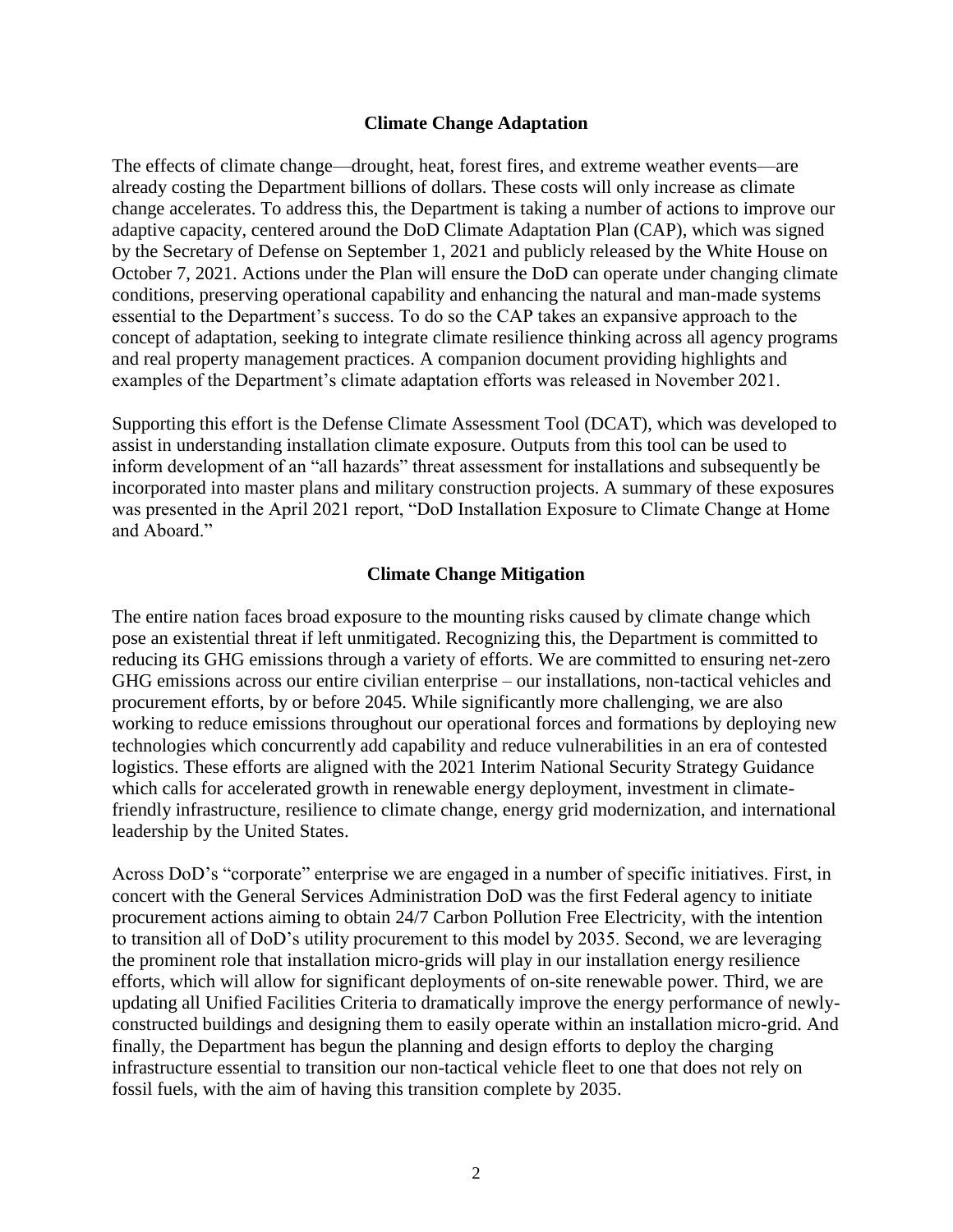### **Integrating Climate Mitigation Considerations into DoD Procurement**

While the Department has procured sustainable goods and services for many years, we are now taking steps to address greenhouse gas emissions embedded in our supply chain. We have begun acquiring information and data that will eventually allow us to accurately track and account for GHG emissions across the totality of the Department's activities. The Department issued a request for information on July 8, 2021 with questions related to the implementation of sustainability initiatives in Executive Order 14030, Climate-Related Financial Risk, including disclosure of greenhouse gas emissions; environmental, social, and governance; and supply chain greenhouse gas and risk management. More recently DoD issued a combined sources sought/request for information on December 30, 2021 seeking information from industry regarding potential upcoming requirements and a draft scope of work to account for supply chain emissions from DoD procurement.

# **ENVIRONMENTAL PROGRAMS**

Installations are key platforms for our nation's defense. We must maintain our ability to conduct realistic training and flexible operations. The Department's environmental investments  $(\sim$ \$3.6 billion/year) support this objective through activities ranging from managing critical habitat and avoiding training restrictions to addressing drinking water health advisories and making the best use of our cleanup dollars.

### **Defense Environmental Restoration Programs**

The Department's environmental cleanup program includes the Installation Restoration Program (IRP) and Military Munitions Response Program (MMRP). The IRP is focused on cleanup of hazardous substances, pollutants, and contaminants, while the MMRP is focused on responding to unexploded ordnance and munition constituents at former military ranges. These programs encompass active installations, Formerly Used Defense Sites (FUDS – sites that DoD transferred to other Federal agencies, States, local governments, or private landowners before October 17, 1986), and sites DoD transferred to other entities as part of its Base Realignment and Closure (BRAC) activities.

| Goal: Achieve Response Complete at 90% and 95% of Active and BRAC, IRP, and MMRP sites, and |                         |                         |                         |
|---------------------------------------------------------------------------------------------|-------------------------|-------------------------|-------------------------|
| FUDS IRP sites, by FY 2018 and FY2021, respectively                                         |                         |                         |                         |
|                                                                                             | Status as of the end of | Status as of the end of | Projected status at the |
|                                                                                             | <b>FY2020</b>           | FY2021                  | end of FY2022           |
| Army                                                                                        | 91%                     | 91%                     | 92%                     |
| Navy                                                                                        | 83%                     | 84%                     | 84%                     |
| Air Force                                                                                   | 85%                     | 85%                     | 85%                     |
| <b>DLA</b>                                                                                  | 84%                     | 85%                     | 85%                     |
| <b>FUDS</b>                                                                                 | 88%                     | 89%                     | 89%                     |
| <b>Total</b>                                                                                | 87%                     | 88%                     | 88%                     |

### **Progress Towards Cleanup Goals**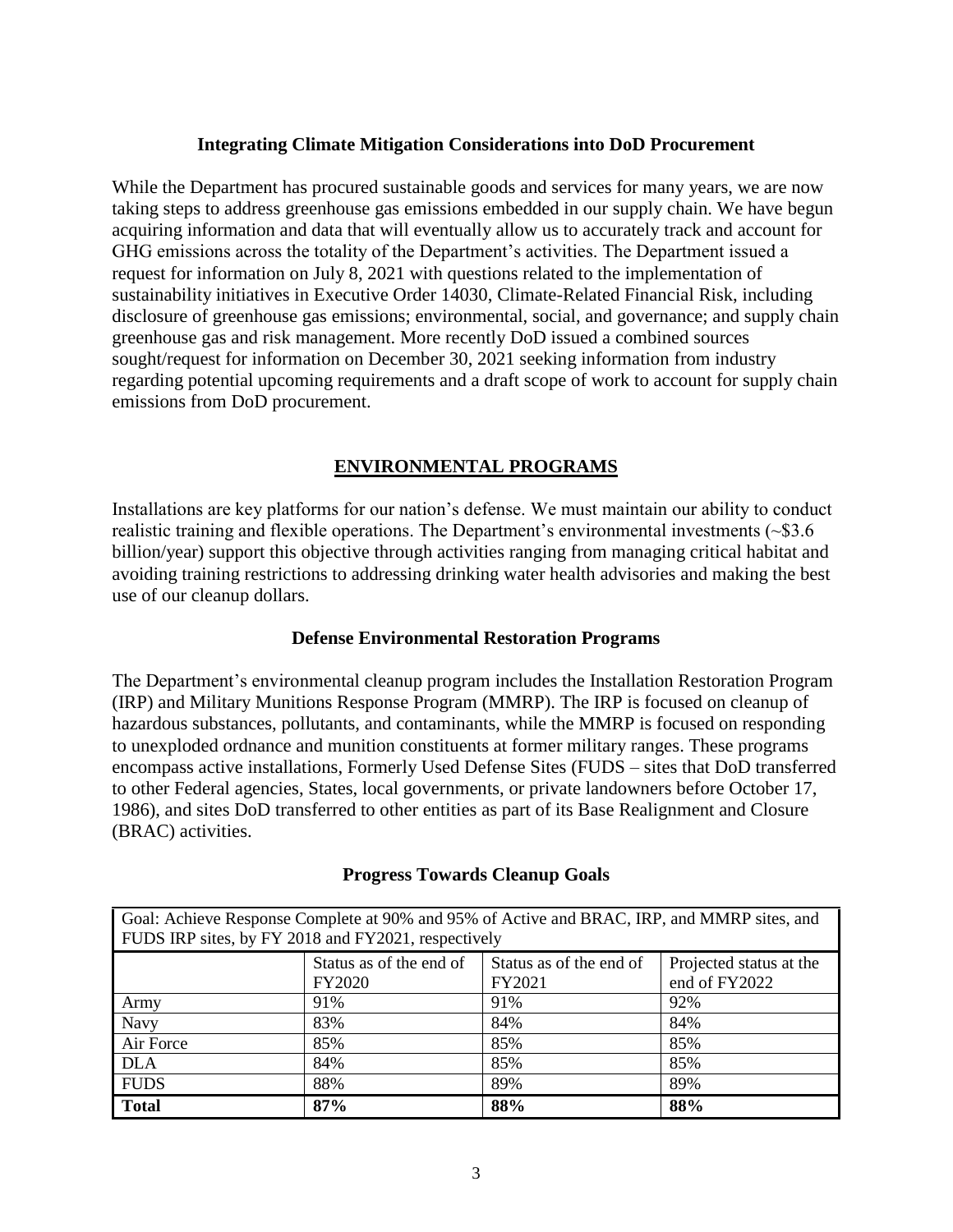To date, the Department, in cooperation with State agencies and the Environmental Protection Agency, has completed cleanup activities at 88 percent of Active and BRAC, IRP, and MMRP sites, and FUDS IRP sites, and is now monitoring the results. During FY2021 alone, the Department completed cleanup at 226 sites. Of the roughly 40,100 restoration sites, more than 34,100 are now in monitoring status or have completed cleanup.

Our focus remains on continuous improvement in the restoration program: minimizing overhead, adopting new technologies to reduce cost and accelerate cleanup, refining and standardizing our cost estimating, and improving our relationships with State regulators and affected communities through increased dialogue. All of these initiatives help ensure that we make the best use of our available resources to complete cleanup.

While the Department continues to make progress on completing cleanups, the remaining sites are some of the most complex cleanup sites. Chemicals of Emerging Concern and others like per- and polyfluoroalkyl substances (PFAS) may cause DoD to readdress previously-made decisions, which may cause delays in achieving our cleanup goals. Additionally, some complex sites have no feasible solution for cleanup and, as a result, the Department is making significant investments in environmental technology to identify new potential remediation methods.

### **Per- and Polyfluoroalkyl Substances**

The presence of per- and polyfluoroalkyl substances (PFAS) in the environment is a national issue due to its wide-spread use in many industrial and consumer products. The Department recognizes the importance of this issue and is committed to addressing PFAS in a deliberative, holistic, and transparent manner. The Department established a PFAS Task Force in July 2019 to provide strategic leadership and direction on DoD-wide efforts. The Task Force continues to focus on four main goals:

- Mitigating and eliminating the use of the current aqueous film forming foam (AFFF);
- Fulfilling our cleanup responsibilities
- Understanding the impacts of PFAS on human health, and
- Expanding PFAS-related public outreach

Over the last year, the Department has made notable progress in these areas; for example:

- All installations identified by the Department as locations where PFAS may have been used or potentially released, are under investigation.
- DoD has hosted three quarterly virtual PFAS Public Outreach meetings, and is planning additional senior leader engagements.
- DoD's research and development efforts contributed to a new draft EPA analytical method used to evaluate PFAS in media other than drinking water and includes the ability to sample for 40 different PFAS.
- Significant progress has been made in developing a draft of the new Military Specification for PFAS-free replacement to AFFF.
- The Military Departments are evaluating available technologies, in addition to alternative foams, to replace current AFFF systems in facilities in order to develop comprehensive plans for the transition to PFAS-free alternatives.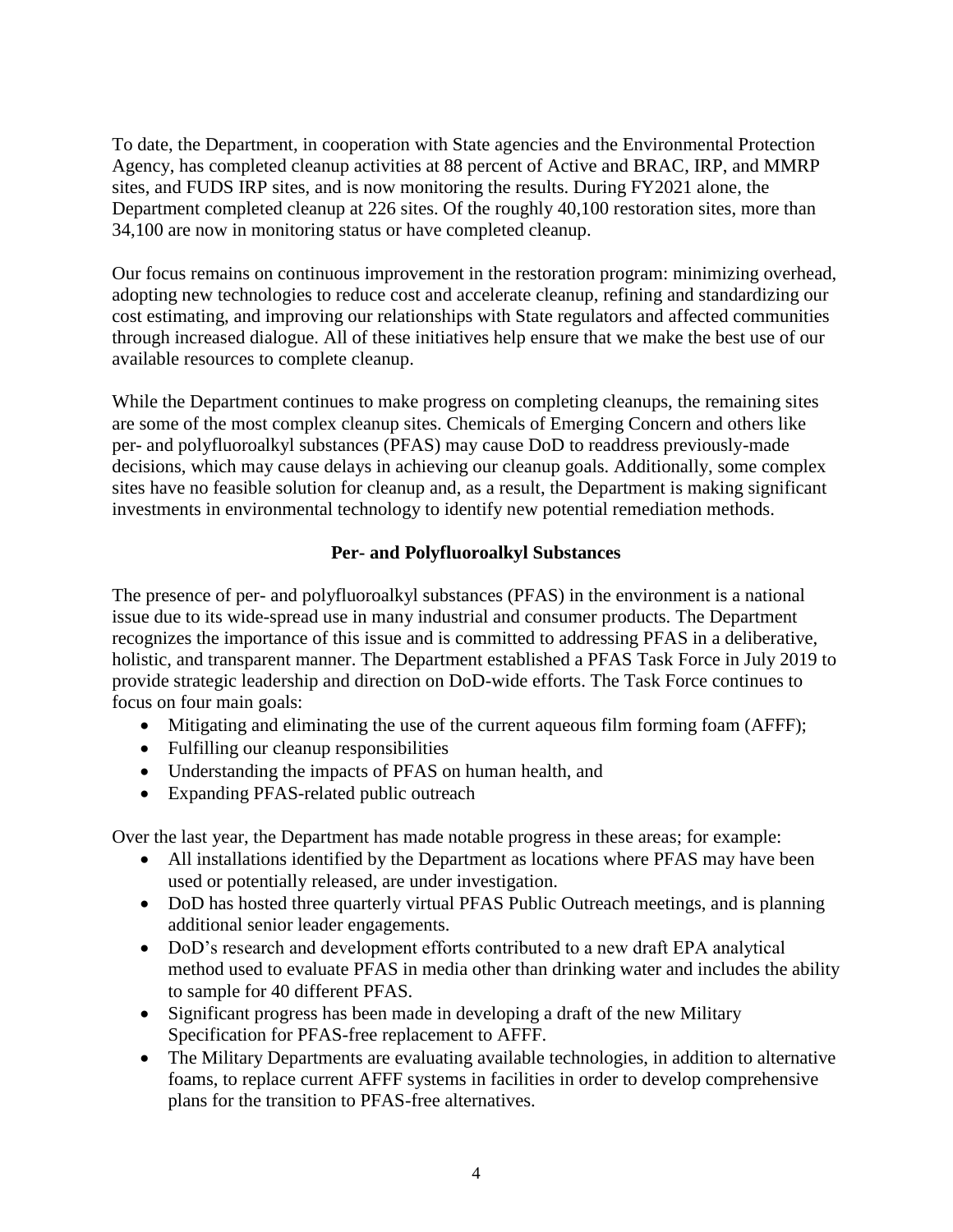## *AFFF Replacement Research*

AFFF formulations in use by DoD today contain at most trace amounts of PFOS or PFOA, but they still contain other PFAS. We have an aggressive initiative to develop and demonstrate PFAS-free alternatives for AFFF. A number of commercially-available and developmental PFAS-free alternative formulations have been demonstrated to achieve acceptable fire extinguishment performance against jet fuel fires. DoD has completed evaluations of the shelf life, materials compatibility, and general toxicity of these formulations and the Navy is using the results to develop a new Military Specification for a PFAS-free firefighting alternative.

# *PFAS Cleanup and Drinking Water Mitigation*

DoD follows Comprehensive Environmental Response, Compensation and Liability Act (CERCLA) and the long-standing EPA regulations for all chemicals in our cleanup program, including PFAS. The Defense Environmental Restoration Program statute provides authorities to DoD to perform and fund cleanup actions and requires they be carried out in accordance with CERCLA.

As of December 31, 2021, the Department has completed the initial assessment at 224 (of 700) installations and of those, 80 were found to require no further action, while 144 are proceeding to the next step in the CERCLA process. During these initial assessments, DoD evaluates both groundwater and drinking water. If DoD identifies PFOS and/or PFOA from DoD activities in off-base drinking water above EPA's lifetime Health Advisory (HA), we quickly take action (i.e., a CERCLA removal action) to provide treatment or an alternative water source.

In addition, as part of our normal operations, the Department has sampled over 500 on-base DoD drinking water systems worldwide. Of those, we identified 36 with PFOS and/or PFOA above EPA's drinking water HA and took quick action to bring those systems below 70 parts per trillion (ppt). Where DoD is the known source of PFOS and/or PFOA in drinking water, DoD has taken steps to ensure that no one is drinking water above EPA's HA of 70 ppt.

## *PFAS Public Outreach*

The DoD is committed to expanding our outreach efforts as we continue to address PFAS. One example is through quarterly public outreach events hosted by senior officials. As part of these events, we solicit questions and provide responses that are posted on our DoD PFAS website. In addition, we are continuing to update our existing website with installation-specific drinking water and groundwater results, while developing a more robust interactive and user-friendly website.

## **Native American Lands Environmental Mitigation Program**

The Native American Lands Environmental Mitigation Program (NALEMP), codified under the FY2021 NDAA, addresses environmental effects of Department actions on Indian lands and on other locations where the Department, an Indian tribe, and the current land owner agree that such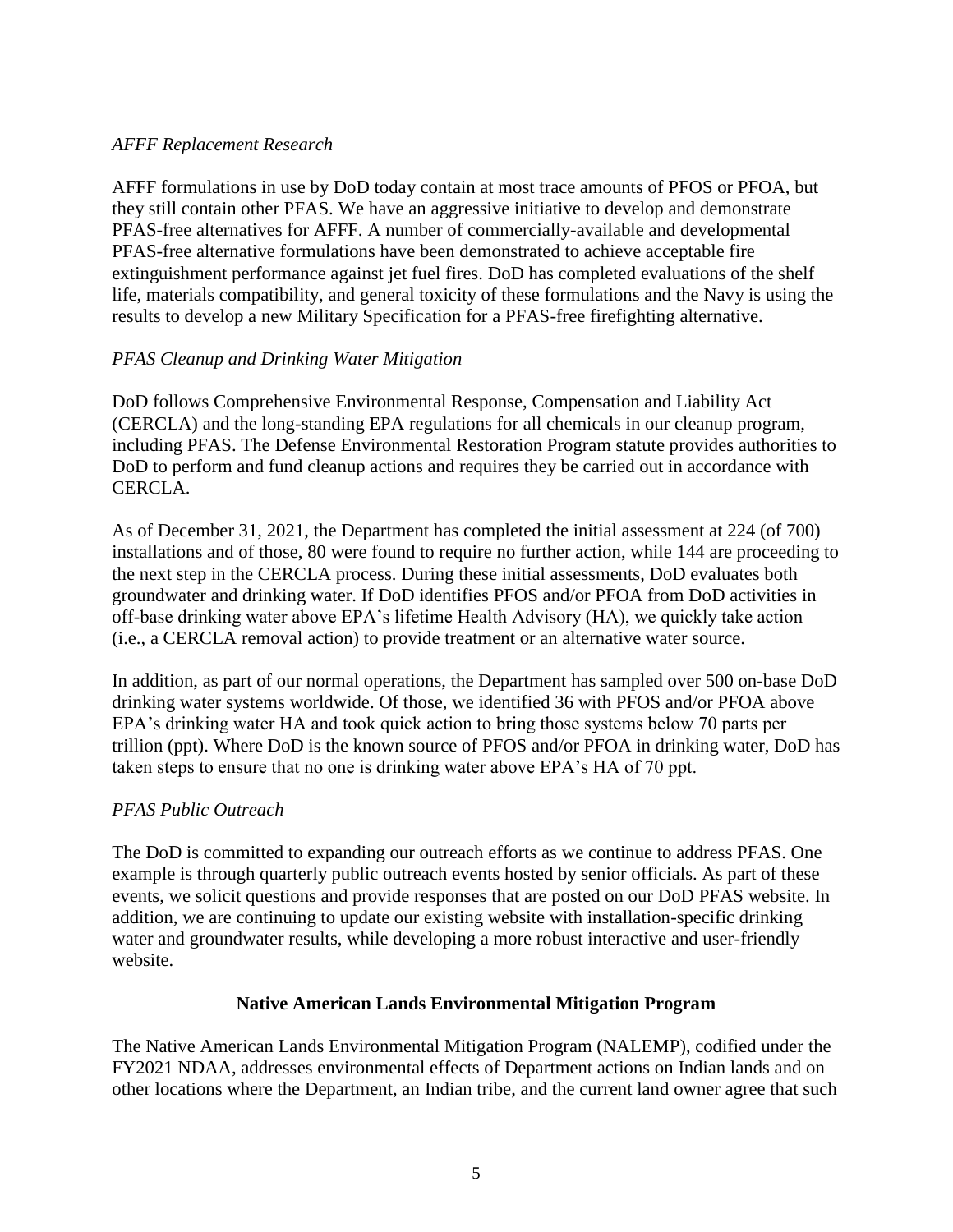mitigation is appropriate. These environmental effects are typically associated with hazardous materials, munitions debris, underground fuel storage tanks, unsafe buildings, lead-based paint and asbestos, and abandoned equipment. Most Indian lands are located in rural and remote areas with low population densities; thus, they might not qualify as high priority sites under the Department's more limited environmental restoration programs. The NALEMP seeks to bridge the gap between Tribal needs and these traditional risk-based environmental restoration programs and incorporate Tribal priorities to address potential impacts to Indian lands. The goal of the NALEMP is to complete mitigation of sites by restoring health and human safety, protecting natural resources, protecting cultural resources, and returning tribal lands to optimal use.

Under the NALEMP, the Department supports government-to-government relationships with Tribes through a Memorandum of Agreement and then enters into two-year Cooperative Agreements (CAs) with the Tribal governments. Funding provided through CAs enables Tribal governments to lead NALEMP projects, incorporate "traditional ecological knowledge" into design for cleanup, and build Tribal capacity regarding environmental services and technical remediation skills. Tribal governments conduct the cleanup with technical assistance and mentorship from the DoD and the U.S. Army Corps of Engineers.

To date, ninety-four sites in the lower 48 states and Alaska have been fully mitigated. Ninety percent of the 1,100+ potential Tribal impacts reported to the Department have been assessed and 292 have been found eligible for NALEMP or are under review. In FY2021, the Department executed a total of 15 NALEMP CAs, of which 10 CAs were with Alaska Native tribes and five with Indian tribes in the lower 48. By the end of FY2022, the Department will execute an additional 13 CAs, of which 10 CAs will be with Alaska Native tribes and three Indian tribes in the lower 48 states.

### **Environmental Justice**

The Department fully supports the Administration's efforts to take a more active Federal role to address Environmental Justice (EJ). Since 1954, the DoD has led the charge in breaking down social barriers and was the first federal organization to integrate, bringing soldiers together across racial, social, and ethnic backgrounds. We have also long recognized the importance of environmental stewardship and championed innovative active duty and civilian service members who make strides in conserving our nation's natural and cultural resources, protect human health, reduce pollution, and incorporate environmental requirements into weapon system acquisition. In 1994, the Department fully embraced Executive Order (EO) 12898 and implemented an EJ Strategy and Principles that addressed enhancements to community engagement and Tribal consultation, environmental planning, and implementation processes including clean-up and restoration activities.

With newly-issued EOs (13985 and 14008), the Military Services have been proactive in revising their policies and guidance to improve early engagement with disadvantaged communities and consultation with Tribal Nations as a result of federal actions. In partnership with the Council on Environmental Quality and other Federal agencies, we have developed tools that will enhance our mapping and analysis of climate change impacts to communities, and developed a strategic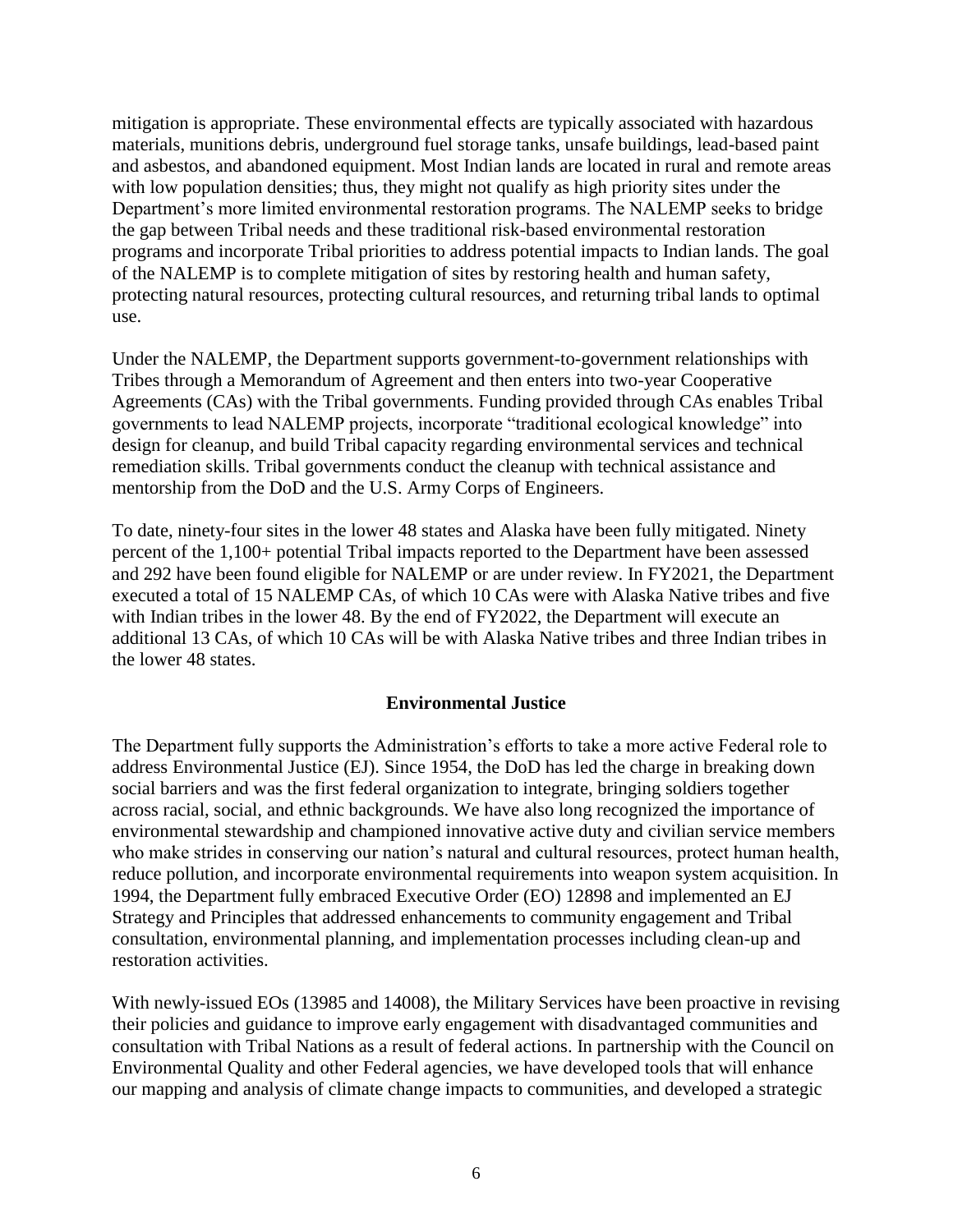framework for achieving climate change adaptation and resilience that address 5 lines of effort, including EJ. The Department is fully prepared to continue to address EJ by ensuring equality in our investments in military families and communities, implementing top-down training for service members and civilian specialist in EJ literacy, strengthening government-to-government relations with Tribal Nations, and by leverage existing public-private partnerships to support infrastructure and environmental enhancements in communities adjacent to the Department's installations. The Department believes that we can sustain the defense mission while building trust and community resiliency through partnerships that safeguard healthy, secure, and vibrant natural and human environments for our neighbors, our Service members, and their families."

### **Environmental Conservation and Compatible Development**

The Department's lands and waters, or "natural infrastructure," are vital to readiness. It is imperative that the Department take significant and immediate action to ensure the resilience of our natural infrastructure to projected impacts of climate change, and orient our planning and program implementation to adapt to future climate conditions. Additionally, DoD lands contain significant resources supporting our nation's natural and cultural heritage, including resources important to Native American tribes and Native Hawaiian Organizations. DoD lands provide habitats for over 500 plant and animal species that are federally protected under the Endangered Species Act, over 130,000 recorded archaeological sites, and 45 National Historic Landmarks. Our Conservation program allows us to manage these resources in compliance with applicable federal statutes, and manage for healthy and resilient natural landscapes to reduce climate driven risks such as flooding and wildfire.

Regulatory protections related to threatened and endangered species and their habitats continue to pose significant mission challenges by restricting use of our existing ranges and training areas, or limiting our development of new infrastructure. However, these investments in conservation are making significant progress towards alleviating these restrictions by promoting species recovery. Through the Recovery and Sustainment Partnership (RASP) with the Department of the Interior and US Fish and Wildlife Service, DoD has worked to identify priority species and conservation actions which has resulted in significant improvements to species recovery and conservation, regulatory efficiencies, and mission flexibility. We will continue to work with our federal, state and non-governmental partners through the DoD Legacy Resource Management Program to build on these successes and contribute, as appropriate, to the priorities of the Administration's Restoring American the Beautiful Initiative.

In the next two decades, approximately 80% of the current DoD inventory will reach 50 years of age and need to be evaluated for listing on the National Register of Historic Places. In order to manage the aging real property assets on installations, DoD is engaging with the Advisory Council on Historic Preservation to develop new nationwide programmatic solutions to streamline compliance responsibilities for specific categories of buildings. With a continued investment in the program, the efforts will reduce the time and cost of consultation with stakeholders when installations need to make repairs, renovations, or demolitions to buildings that fall within the parameters of the program.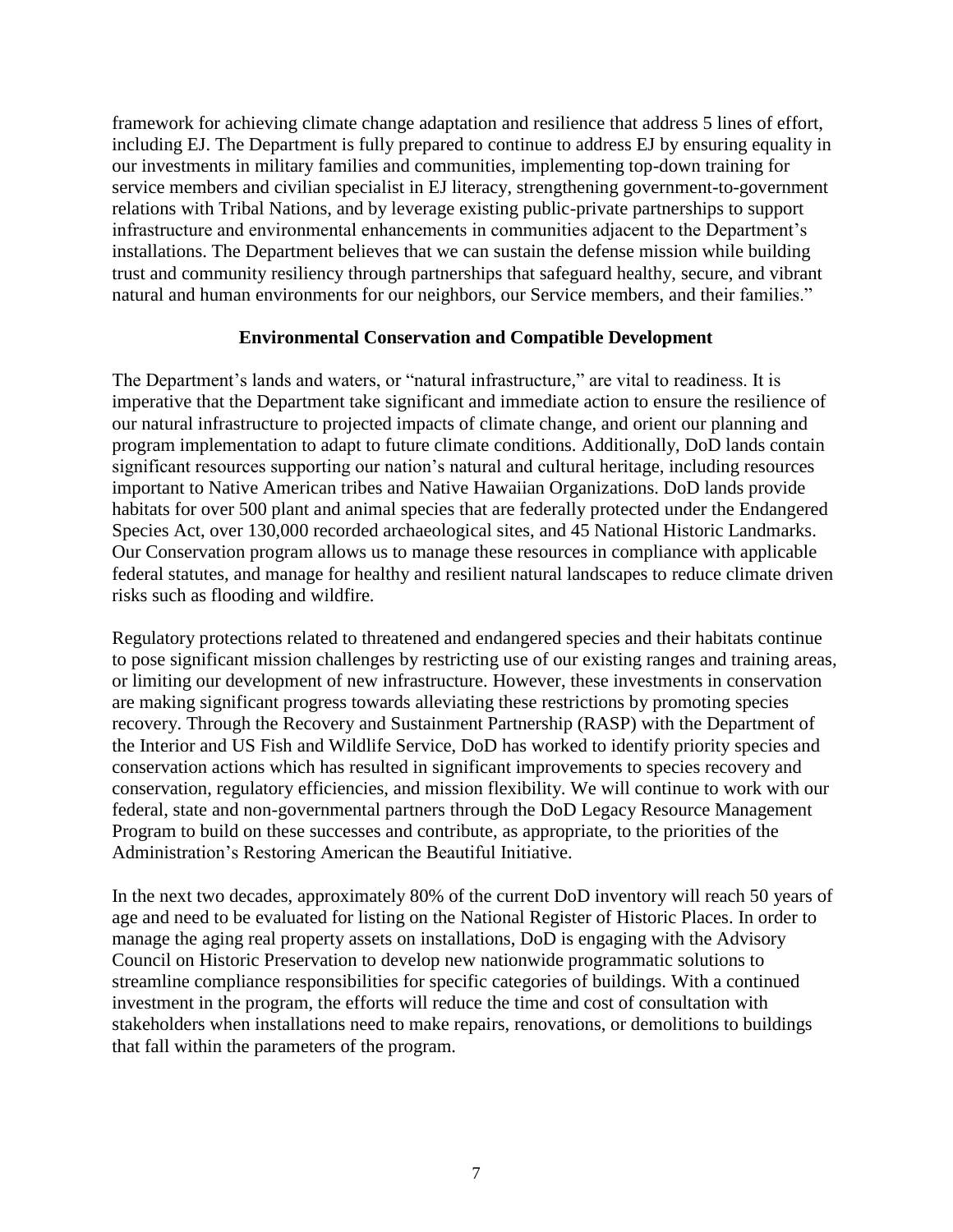Additionally, developing and implementing climate adaptation and resilience into both the natural and cultural resource programs will be a priority moving forward. Using the data and information currently available through the Defense Climate Assessment Tool (DCAT) and emerging adaptation planning guidance related to natural and cultural resource management programs, the DoD will be evaluating the use of nature-based solutions, and sustaining our natural infrastructure to address climate driven risks such as restoring salt marshes or wetlands to reduce flood risk, or altering forest management practices to reduce fire risks.

Continued investments in conservation will maximize our flexibility to use our land, water, and airspace for military purposes and to address incompatible land uses beyond our fence lines, and will ensure that our military and civilian personnel have the access they need to conduct missionessential activities. Strategies to address these conservation and climate adaptation priorities can be most effective through landscape-scale initiatives to better capitalize on both our oninstallation conservation programs and our off-installation conservation partnerships through the Readiness and Environmental Protection Integration (REPI) Program.

## *The Readiness and Environmental Protection Integration (REPI) program*

The REPI program safeguards military missions by limiting incompatible development, protecting critical habitats, and promoting climate change adaptation surrounding installations and ranges. REPI uniquely supports DoD's ability to seamlessly operate across domains by stimulating mutually beneficial and cost-effective partnerships between local communities, federal and state agencies, and non-governmental organizations. Through FY2021, DoD has leveraged \$1.18 billion with over \$1.05 billion in non-DoD partner contributions – nearly a 1:1 match – to protect nearly 830,000 acres of land across 118 installations in 35 states and territories.

The REPI program has been identified in the CAP as one of the key tools that will be used to create resilient natural infrastructure solutions near installations and enhance climate adaptation through collaboration. Natural infrastructure solutions encompass a wide range of possible actions that can help promote installation resilience, preserve access to critical installation and range assets and capabilities, and enhance DoD's core training, testing and operational missions. The REPI program is expanding resilience opportunities for installations by building capacity across key areas of strategic importance, including the Indo-Pacific region, and promoting interagency coordination with complementary resilience programs, such as the Federal Emergency Management Agency's Building Resilient Infrastructure and Communities Program and the National Fish and Wildlife Foundation's National Coastal Resilience Fund. By collaborating on climate change projects with dedicated partners, the REPI program can accelerate project outcomes to defend national security, maximize taxpayer benefits, and support sustainable land management practices.

REPI continues to increase investments in natural infrastructure solutions and prioritize projects that will ensure the Department can operate under changing climate conditions. In FY2022, the Military Departments in partnership with state and local government entities and nongovernmental organizations requested \$171 million in REPI funding for executable off-base climate resilience projects. Within the limits of the Continuing Resolution, the REPI program is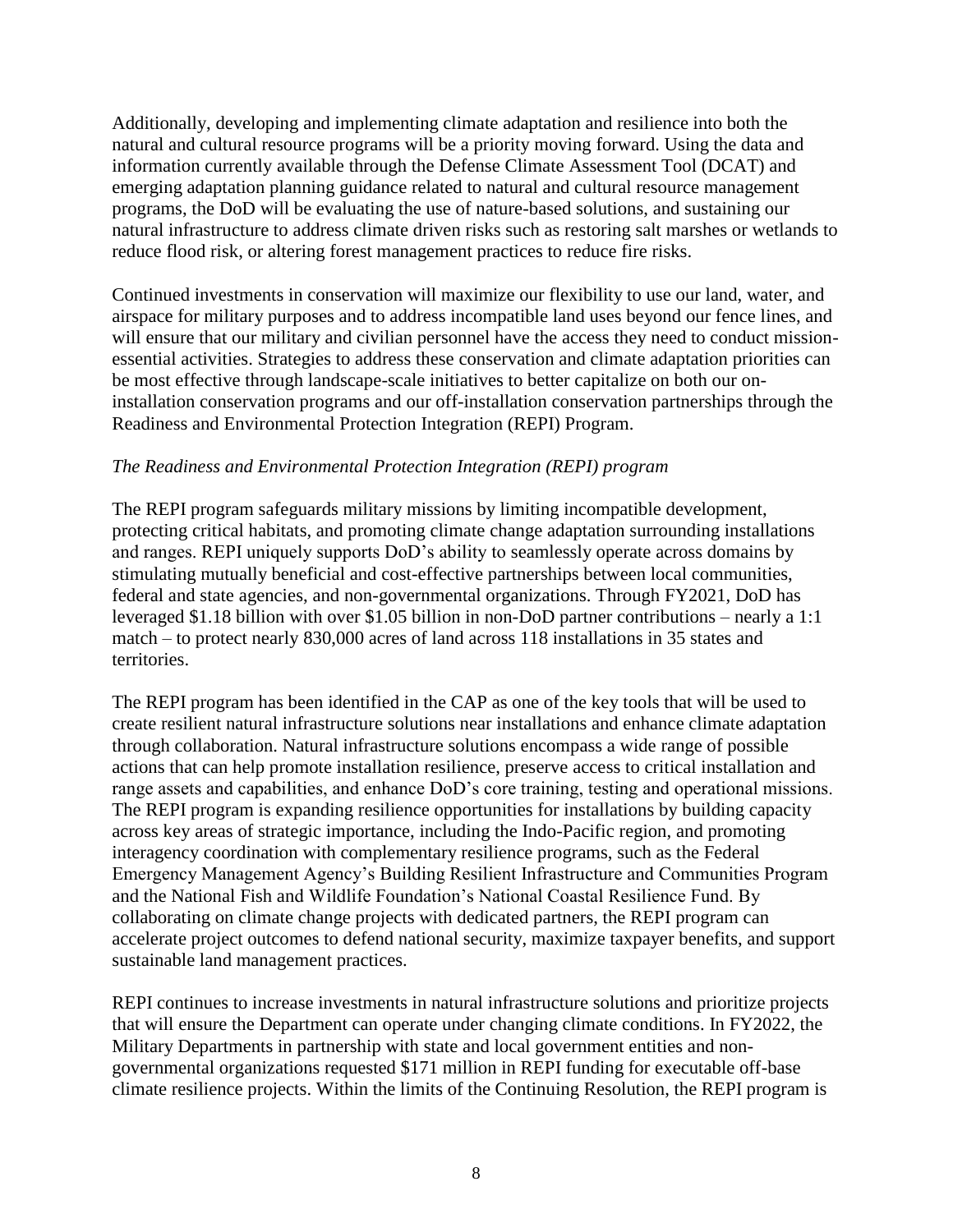seeking to initiate these nature-based improvements and prioritizing available funding to establish the necessary capacity to effectively plan, design, and monitor these climate resiliency projects to preserve critical mission capabilities.

One interagency partnership the REPI program is continuing to support is the Sentinel Landscapes Partnership between DoD, the U.S. Department of Agriculture, and the U.S. Department of the Interior. The Partnership promotes shared land use priorities, and works to identify landscapes across the country where the missions of the federal agencies – strengthening national defense, promoting sustainable agriculture and forestry, and building community resilience to climate change – intersect. From FY2012 to FY2020, projects across sentinel landscapes have leveraged roughly \$178 million in DoD funds and attracted \$657 million in funds from federal, state, local, and private partners to advance the goals and shared land use priorities of the seven sentinel landscapes. In FY2022, the Partnership expanded the number of landscapes from seven to ten, adding the Camp Bullis Sentinel Landscape in Texas, the Northwest Florida Sentinel Landscape, and the Southern Indiana Sentinel Landscape. These three new sentinel landscapes will protect missions at 14 key DoD installations and ranges, secure working and agricultural lands, and strengthen installation resilience to climate hazards.

### *Military Aviation and Installation Assurance Siting Clearinghouse*

The Military Aviation and Installation Assurance Siting Clearinghouse continues to protect the Department's ability to train, test, and operate as the nation expands its renewable and other commercial energy and power transmission capacity. Commercial wind development typically poses the greatest compatibility challenge to DoD due to physical obstruction of low-level flight routes and electromagnetic interference with DoD radar systems. DoD resolved project concerns though collaboration between the Clearinghouse, the Military Departments, local communities, States, and energy developers, thereby maintaining the Department's ability to train, test, and operate while enabling development of alternative energy resources. The Clearinghouse negotiates Mitigation Agreements with wind energy developers to minimize the impacts from proposed projects on DoD missions.

The Department works with the Department of Interior, the Bureau of Ocean Energy Management (BOEM) and States to create plans that support aggressive new offshore energy development goals. The Department works with its Federal, State and industry partners at every stage of planning, permitting, and development. In 2021, DoD worked on a solution that allows BOEM to plan towards 3GW of wind generation off the coast of Central California. While any project in the area would negatively impact DoD operations, the White House Climate Office, DOI and California agreed to seek long-term protections against further development in the area. This compromise supports domestic renewable energy goals while providing long-term protections for military operations.

The Department is actively implementing new approaches to protect DoD missions. The Clearinghouse intensified efforts to advocate for state-level legislation to protect military installations and operations from incompatible wind energy development. Oklahoma, Indiana, Wyoming, and Alabama have passed protections for military missions in wind turbine permitting. Although DoD and developers have had success resolving issues related to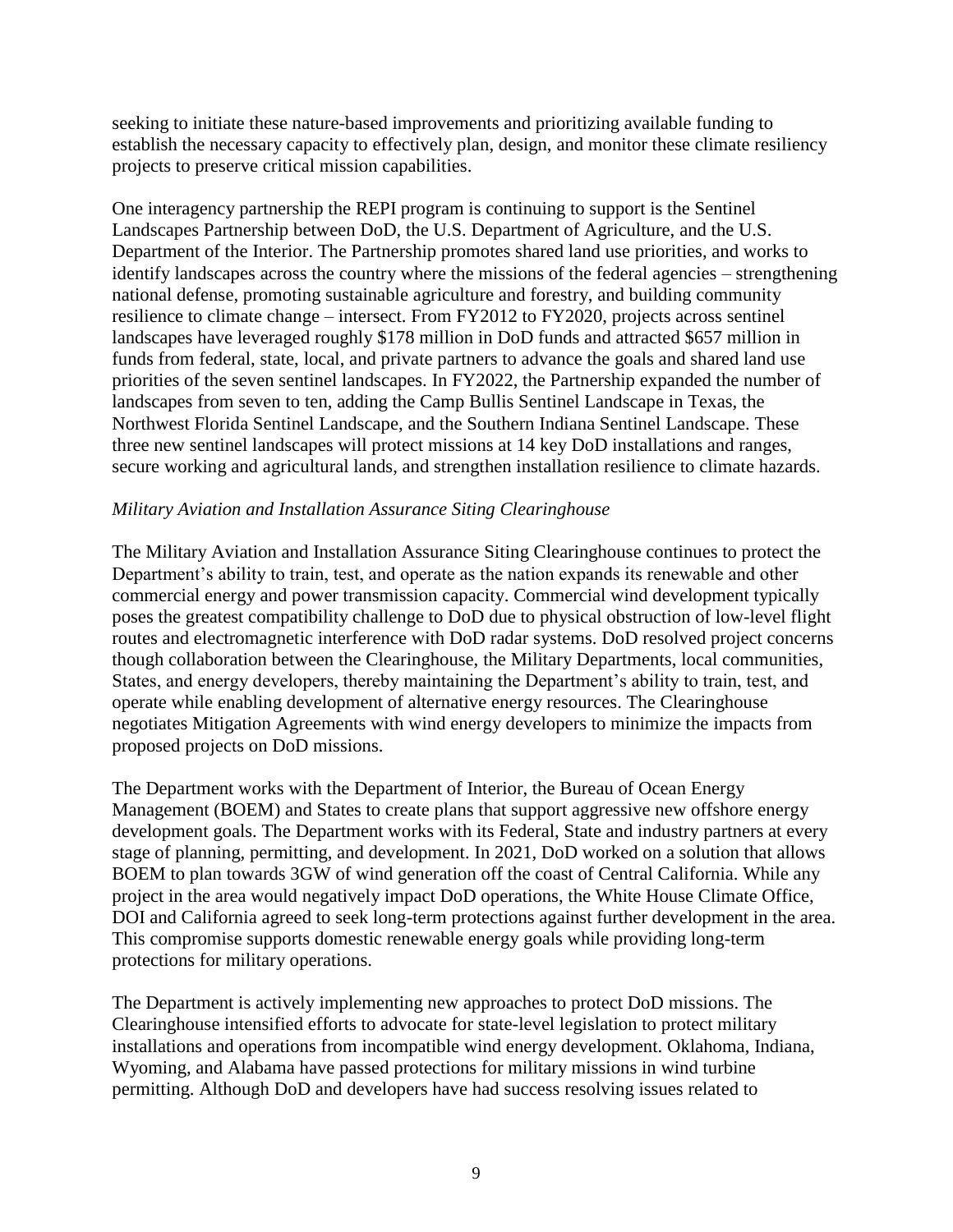incompatible energy development, state support is invaluable in the rare cases where developers choose not to voluntarily coordinate with DoD.

# **MILITARY CONSTRUCTION AND FAMILY HOUSING**

The Department's Military Construction program addresses critical mission requirements as well as life, health, and safety concerns. These efforts directly support operations, training, maintenance, production, and projects to take care of our people and their families, such as medical treatment facilities, unaccompanied personnel housing, and schools.

The Department continues to make progress on its Military Construction Reform initiative. We are in the process of codifying the roles and responsibilities of the major stakeholders involved in construction projects to enable the consistent delivery of projects across the DoD. Additionally, a forthcoming data management policy will ensure that components that are sponsoring projects and the DoD Construction Agents that are executing them are sharing information about critical details such as project requirements, acquisition timelines, and construction status to ensure that components make proactive decisions on projects and manage scope and cost changes with minimal impact to project delivery.

## **Facilities Sustainment Restoration and Modernization**

Facilities sustainment represents the Department's largest category of facilities spending. It provides for the regularly scheduled maintenance and repair or replacement of facility components. These ongoing and predictable investments must be made throughout the service life of a facility to optimize its performance and support the safety, productivity, and quality of life of our personnel, while also reducing avoidable costs associated with premature deterioration. In addition to facilities sustainment funding, the Department relies upon its Restoration and Modernization (R&M) program funding to provide ongoing support to assigned missions by countering obsolescence and reversing degraded conditions of existing facilities.

Historically, the Department has managed the budgeting for sustainment of assets at the portfolio level with a sustainment model. This model, however, relies on an inventory approach to requirements development, which does not directly align asset investment requirements to expenditures. OASD(EI&E) has been maturing a tool that helps capture facility inspection data. The system not only considers the asset's condition, but also individual components that make up those assets to provide a much more granular assessment of the entire facility. It is guiding our transition to an asset management approach for budgeting for and managing the Department's infrastructure that addresses facility investment as a holistic program instead of independent sustainment, restoration and modernization programs. As the system is implemented over the next few years, the Department intends to set baseline parameters using factors such as mission criticality to set a minimum condition standard on its facilities.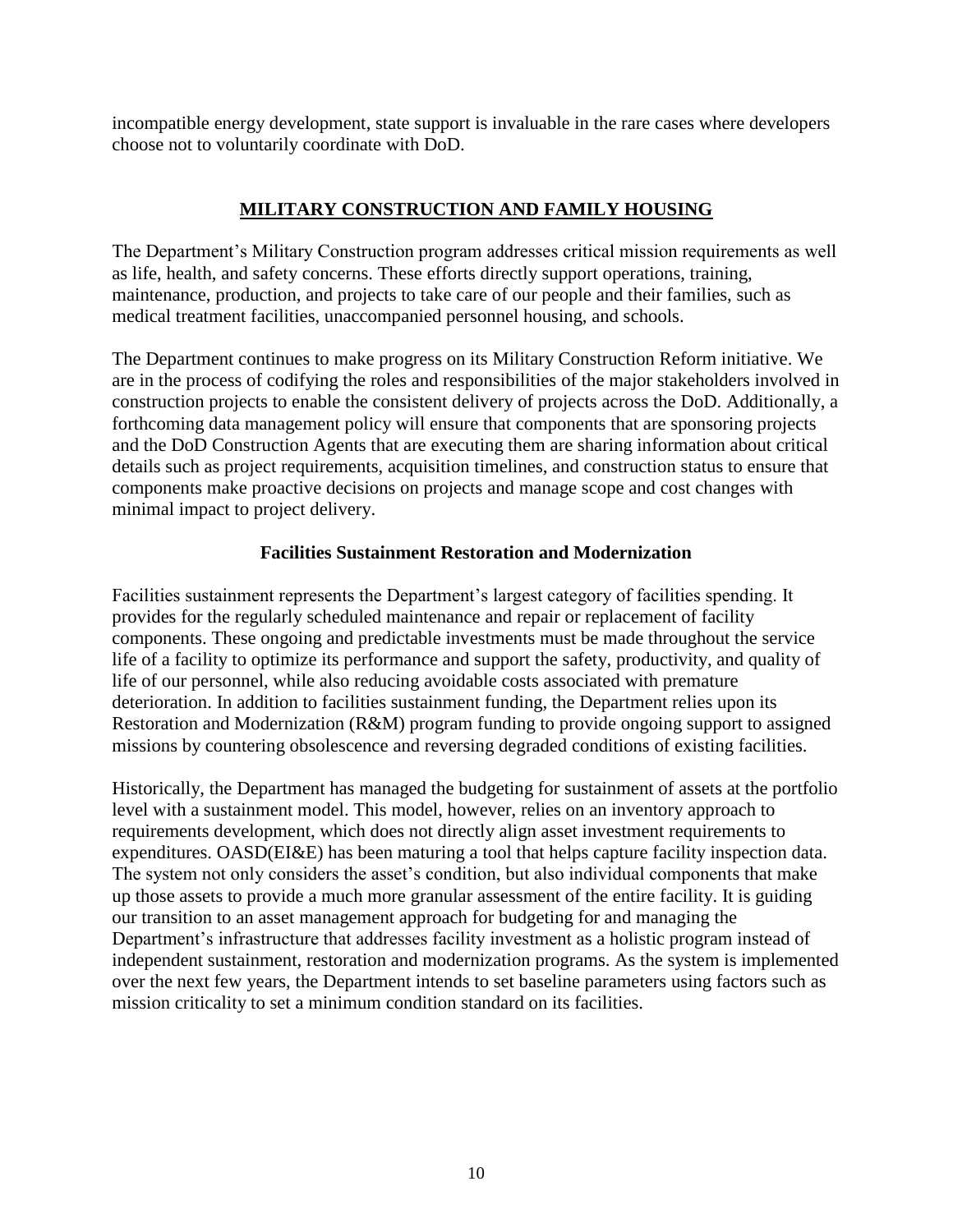### **Family and Unaccompanied Housing**

One of the Department's principal priorities is to support military personnel and their families and improve their quality of life by ensuring access to suitable, affordable housing. Service members are engaged in the front lines of protecting our national security and they deserve the best possible living and working conditions. Sustaining the quality of life of our people is crucial to recruitment, retention, readiness, and morale.

In addition to privatized housing, the Department owns, operates, and maintains nearly 36,000 family housing units, most of which are on enduring bases in overseas locations, and leases approximately 5,200 family housing units where government-owned or privatized housing is unavailable. The Department's housing inventory also includes more than 500,000 governmentowned unaccompanied personnel housing (UH) bed spaces, and over 2,000 government-leased UH bed spaces.

The Department remains committed to ensuring that our government-owned and leased family housing provides a high quality of life for U.S. military personnel and their families, and will continue our efforts to modernize and ensure safe, quality unaccompanied personnel housing with improved privacy and greater amenities for junior personnel.

## **Military Housing Privatization Initiative (MHPI)**

Under the overall direction the Chief Housing Officer, the Department has made significant progress to enhance the Military Housing Privatization Initiative (MHPI) and our oversight of the private sector MHPI companies that own and operate MHPI housing projects.

Central to this oversight, the Department has issued all policy guidance necessary to implement, prospectively, all 18 tenant rights at all MHPI housing projects. This include a revised Tenant Bill of Rights, which was issued on August 1, 2021 and expands the version previously submitted to Congress in February 2020.

As Congress has recognized, retroactive application of the Tenant rights requirements at existing projects requires voluntary agreement by the respective MHPI companies; the Department cannot unilaterally change the terms of the complex, public-private partnerships that established the MHPI housing projects. As a result of our collaboration with the private-sector MHPI companies that own and operate the MHPI housing projects, all 18 rights are fully available at all but five of the nearly 200 installations with privatized housing. The Department continues to pursue select agreements not yet reached at the five remaining installations.

Our other key completed initiatives include strengthening oversight through improved training; reinforcing installation commander responsibilities; establishing a Deputy Assistant Secretary of Defense for Housing; hiring more than 600 housing-related staff including resident advocates and increasing training; improving communication with residents and the annual tenant satisfaction survey; ensuring increased transparency and reporting of maintenance and repair work orders; revising project performance incentive fee metrics; establishing housing standards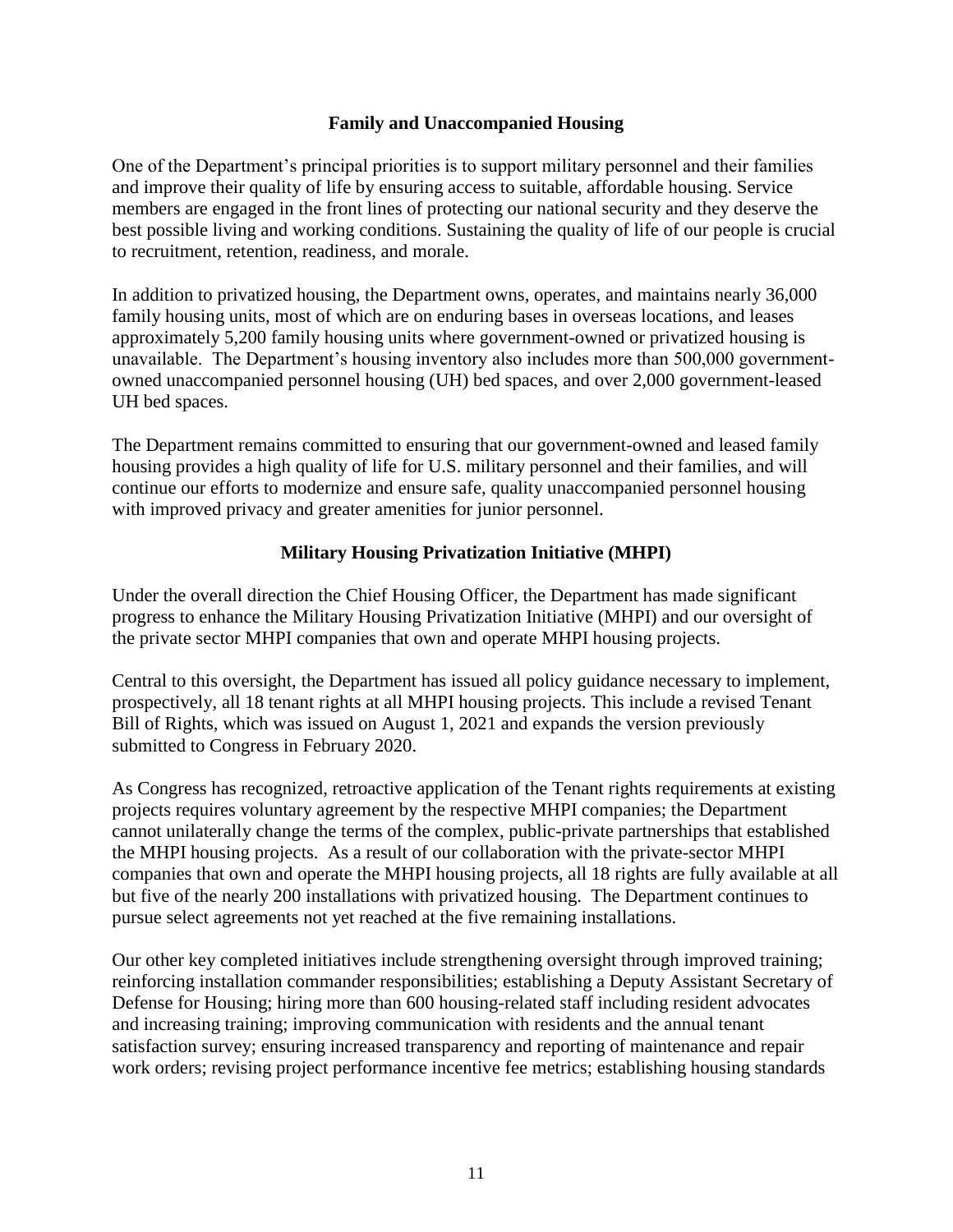and inspection requirements; establishing policies and procedures for health hazard assessments and mitigation; and expanding MHPI project and program oversight at all levels.

Our next phase of MHPI reform actions will continue to prioritize key reforms that will improve the safety, quality, and habitability of privatized housing; enforce performance standards established for the MHPI companies; and monitor individual MHPI project performance to ensure the long-term financial viability of the MHPI projects and program. These efforts include examining ways to improve processes to enhance the housing experience for military families who have accessible housing needs and improving coordination with the Exceptional Family Member Program.

The Department of Defense understands that family is important and honors the sacrifice that military members and their families make to serve our Nation. We recognize that the environment where Service members and their families live impacts their quality of life, their ability to do their jobs, and the Department's ability to recruit and retain the force.

We are committed to working closely with you and the committee staff to ensure the long-term success of the MHPI program, and will remain diligent in our oversight to ensure MHPI projects deliver quality housing and a positive living experience for Service members and their families.

## **DEPARTMENT OF DEFENSE ENERGY PROGRAMS**

## **Threats to Energy**

Energy is an essential enabler of military capability, and the Department depends on energyresilient forces, weapon systems, and facilities to achieve its mission. At home and abroad, installations are reliant on commercial, municipal, and host nation power grids for day-to-day operations, including command and control systems, communications, lighting, heating, and cooling. Similarly, the Department relies on organic capabilities and commercial partners to provide refined petroleum products to globally deployed forces and maximizes the use of local sources to minimize the time, resources, and effort associated with acquiring, moving, and delivering fuel to deployed forces.

Adversaries recognize the strengths of U.S. power projection and sustainment, and possess longrange weapons, significant anti-access/area-denial (A2/AD) systems, and substantial cyber capabilities able to degrade the Department's ability to provide energy to forces and facilities. In response to these threats and in alignment with statute, the Department shall "ensure readiness of the armed forces for their military missions by pursuing energy security and energy resilience" (10 U.S.C. § 2911) and "ensure the types, availability, and use of operational energy promote the readiness of the armed forces" (10 U.S.C. § 2926).

In addition, the Department's ability to provide energy to critical missions is affected by the climate. For instance, floods, storms, and other severe weather can degrade energy generation and distribution infrastructure on our installations, as well in the surrounding communities. In fact, severe weather can degrade supply chains beyond energy, with "last-mile" delivery systems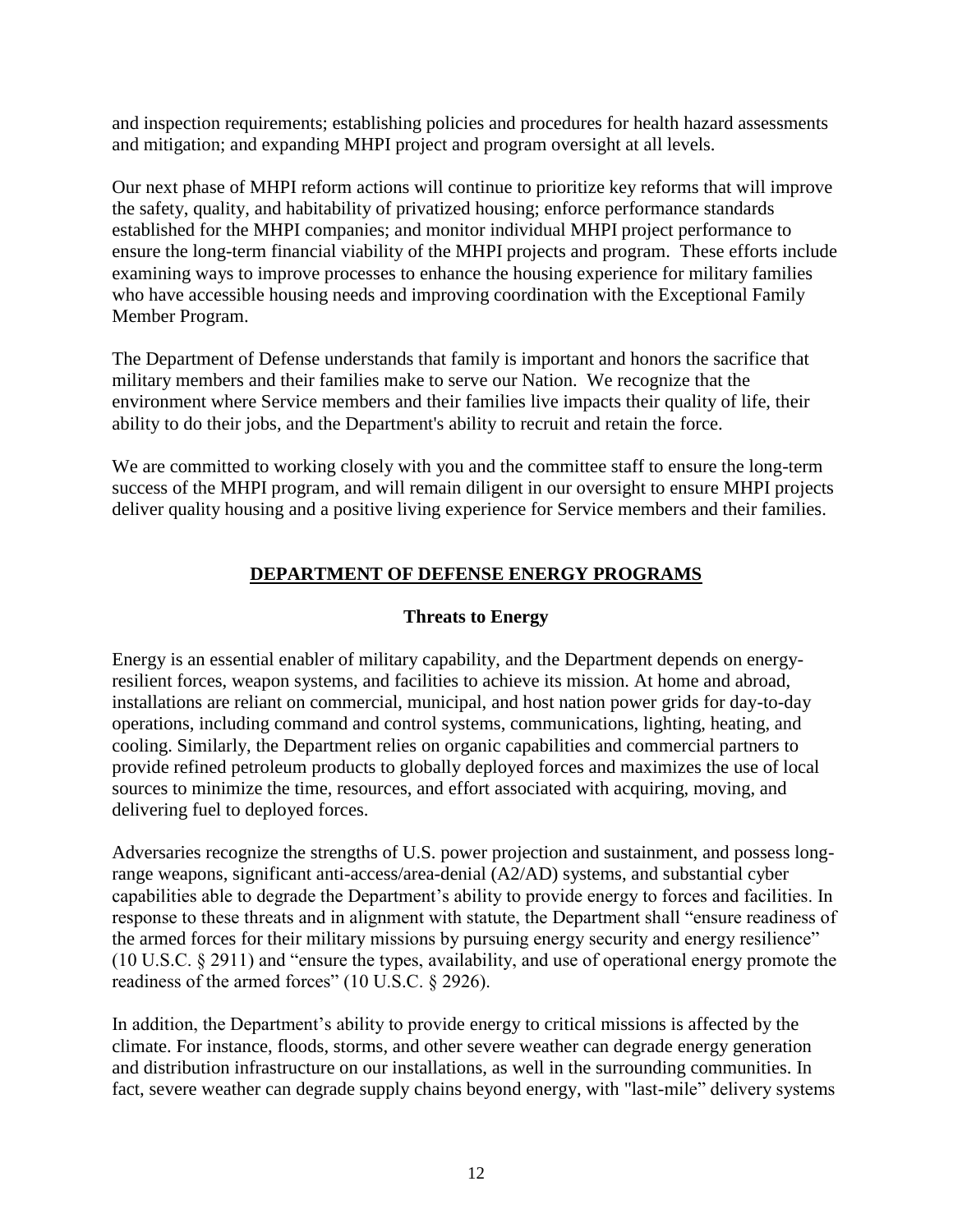for a range of mission critical commodities, goods, and services being particularly at risk. Therefore, climate resilience must be built into the supply chain as well, and the Department must ensure that key suppliers and industries can still operate though impacted by climate change, with special attention given to "last-mile" resilience.

The President and the Secretary of Defense have directed the Department to ensure installations and forces are resilient to all hazard risks – kinetic, cyber, and climate – and that the use of energy promotes the readiness of the armed forces for their military missions. In response, the Department is making significant energy investments in both operational energy (the energy required for training, moving, and sustaining military forces and weapons platforms for military operations) and installation energy (the energy used to power permanent installations and nontactical fleet vehicles). Enhancing energy resilience and reducing energy demand are essential to achieving Joint lethality, supporting distributed operations, and reducing risks to sustainment in contested environments.

In support of operational energy resilience, the Department is adapting our decision-making processes, upgrading and procuring new vehicles and aircraft, increasing the range and endurance of platforms, and executing wargames that account for increasing risks to logistics and sustainment. As the Department prepares to operate in contested environments around the globe, these initiatives and investments increase range, endurance, and lethality while decreasing risks to warfighters.

In support of installation resilience, the Department is using appropriated funds and third party financing to increase the resilience of bases and facilities critical to generating, deploying, operating, and sustaining military capabilities. This is being done in alignment with Administration guidance and the climate change mitigation requirements noted above. The Energy Resilience and Conservation Investment Program (ERCIP) is the Department's key mechanisms for building both energy resilience and reducing GHG emissions. ERCIP supports a full range of projects and technologies, but will be increasingly focused on building cyber-secure micro-grids that incorporate energy generation and power storage technologies. ERCIP will also be used to plan and design some of our more complex projects to enable the installation of electrical vehicle charging stations. The Department also has a number of energy conservation initiatives, most of which are directed to existing buildings. These include sustainment and recapitalization projects, which generally involve retrofits to install improved lighting, highefficiency HVAC systems, double-pane windows, facility related control systems (FRCS), and new roofs. The Department is also giving increased attention to Micro Reactors and Next Generation Geo-Thermal as zero-carbon technologies capable of providing consistent baseload power.

## **Operational Energy Resilience**

The Department depends on the resilient delivery of energy to forces, weapon systems, and facilities around the globe. In FY2021, the Department consumed over 78 million barrels of fuel to power ships, aircraft, combat vehicles, and contingency bases at a total cost of \$7.9 billion. To respond to the needs of a global force, the Department purchased nearly 50% of this fuel outside of the U.S. Beyond liquid fuels, the Department also is relying on advanced energy storage to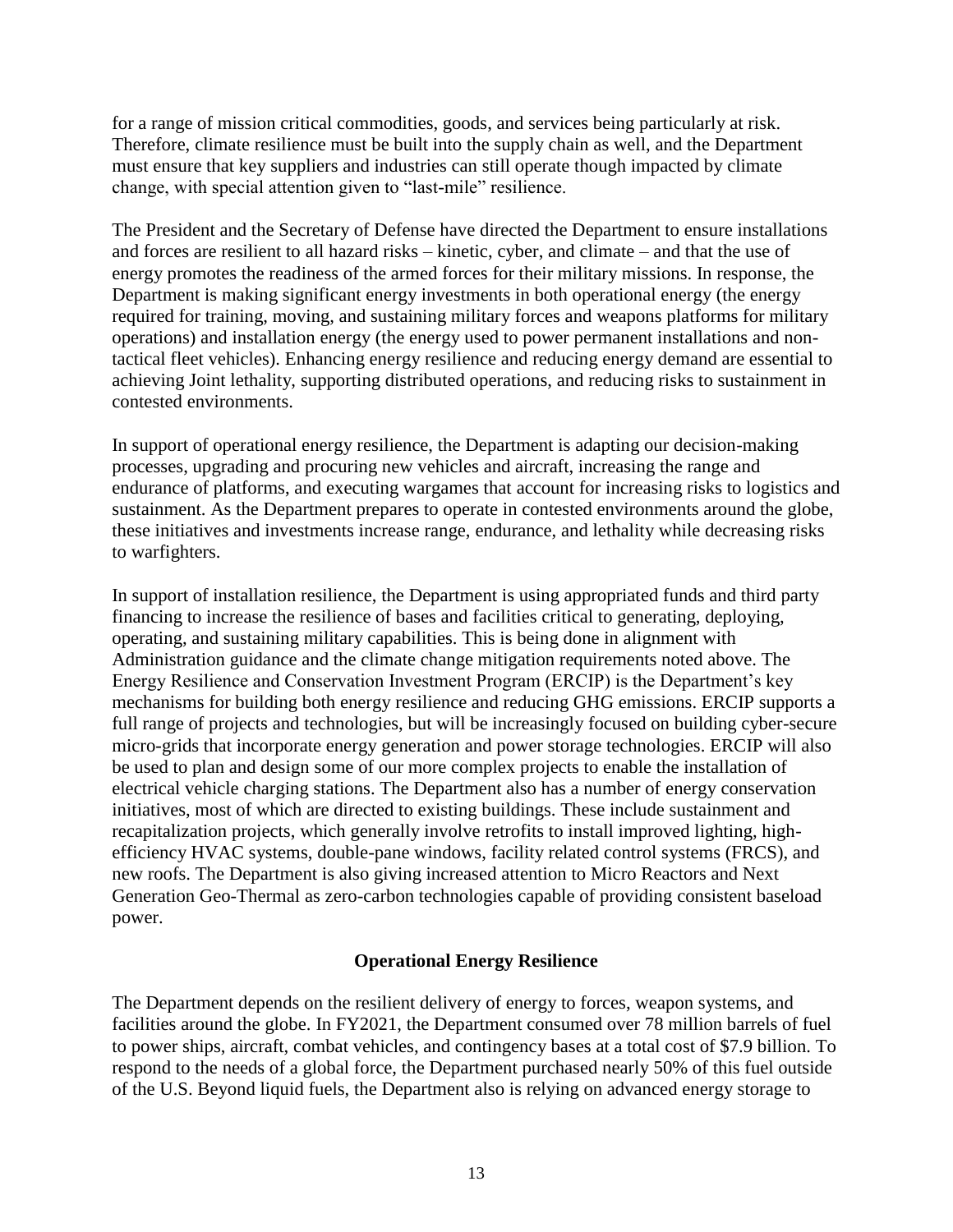enable long-range, autonomous, directed energy, high-power sensors, and other warfighting capabilities across air, sea, and land domains. To prepare for peer competition where even the homeland is contested, the Department is addressing a range of technological, operational, and policy initiatives to enhance the use of energy in warfighting.

# *Contested Logistics*

The Department acknowledges the challenges of supporting Joint operational concepts facing adversary A2/AD capabilities, the tyranny of distance, and the increasing energy demand of our own forces. With the support of the FY2022 National Defense Authorization Act (NDAA), the Department is establishing the Contested Logistics Working Group to mitigate contested logistics challenges through the reduction of operational energy demand. Chaired by ASD(EI&E) and including senior leaders from OSD, the Joint Staff, Combatant Commands, and the Services, the Working Group will develop recommendations for recommendations for force development and modernization that increase lethality, extend range, and enhance onstation time for tactical assets. In addition, the Contested Logistics Working Group will support the development of an updated and expanded *Operational Energy Strategy* by February 2023, in accordance with direction in the FY2022 NDAA.

# *Energy Supportability and Demand Reduction*

A critical element to responding to contested logistics is ensuring that energy supportability and energy demand reduction are included in capability development decision-making. In support of direction from the Deputy Secretary of Defense, OASD(EI&E) is leading an initiative to increase transparency regarding the role of energy in current programs, enhance the role of energy risks and opportunities in strategic guidance, and adapt our current requirements and acquisition processes to emphasize energy supportability and demand reduction. We anticipate initial results from this effort by the end of the fiscal year.

## *Wargames and Analytics*

To enhance the identification of risks and opportunities, ODASD(E&ER) provides oversight and support to energy-related wargames and analytics. Building on the initial Joint Force Energy Wargame in 2019, ODASD(E&ER) sponsored a series of follow-on games in November 2021 and February 2022 that focused on evaluating Joint energy demand, supply, and distribution in a contested operating environment. ODASD(E&ER) continues to work with OUSD(Policy), the Joint Staff, Services, and Combatant Commands to advocate for the inclusion of operational energy risks and adaptations into future games to inform force structure decisions and operation plan development.

Reflecting the role of analytics to Department decision-making, OASD(EI&E) is working with the components to enhance the evaluation of Joint energy supply and distribution risks. For instance, ODASD(E&ER) led the development of the current ("as is") global laydown of capitalized (DLA-Energy operated) and non-capitalized (Service operated) bulk fuel infrastructure, to include wartime reserves, to enable a more robust view of the global storage portfolio. We are coordinating with the Joint Staff to include the current and future laydown of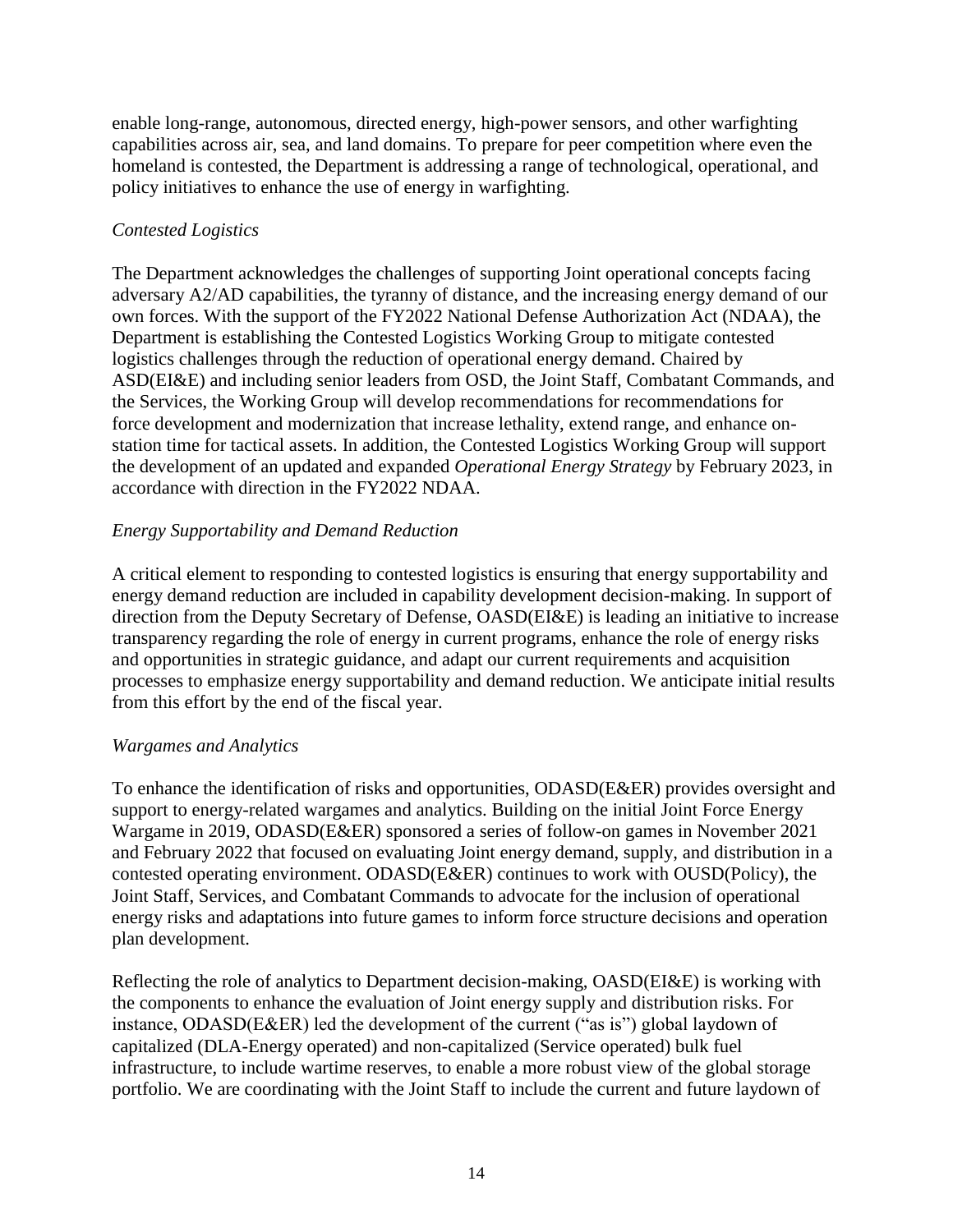infrastructure in current and future contested logistics campaign modeling efforts to depict the effects of disrupted energy supplies on operational objectives and mission accomplishment. In addition, ODASD(E&ER) is advocating for the development of data and modeling methodologies to evaluate the effects of "battlefield electrification" on contested logistics campaigns.

### *Bulk Fuel Governance*

OASD(EI&E) continues to collaborate with OSD, Joint Staff, Combatant Commands, and the Services to enhance the global integration of fuels-related decision-making. In September 2020, the Joint Staff J4 and ASD(Sustainment) updated Department bulk fuel policy to improve governance and prioritization of repositioning of bulk fuel war reserve stocks and military construction investments in bulk fuel infrastructure. Since then, the Department initiated changes to the process for prioritizing investments in capitalized bulk fuel infrastructure and those changes will be final this fiscal year. OASD(EI&E) also is supporting Department planning to implement the FY2022 NDAA direction that USTRANSCOM will be the single manager for global bulk fuel operations. These overarching changes in Department-wide bulk fuel roles and responsibilities will then be codified in DoD Instruction 4140.25 and its associated manuals and other relevant Department issuances as appropriate.

## **Installation Energy Resilience**

The Department spent \$3.3 billion in FY2021 on energy to power facilities at over 500 installations worldwide. This amount of energy consumption represents how great our dependency is on energy, underscoring the importance of our need to ensure our energy supplies and methods of supply are resilient, sustainable, and affordable.

## *Installation Energy Resilience Policy and Governance*

To continue infusing the installation energy programs across the Department with an urgent sense of traceability, accountability and purpose, we are continuing to develop and promote a data- and metrics-driven approach to our energy planning and programming. This approach is reflected in our recent and continuing efforts to develop or update installation energy policy across the Department.

Last year, we updated our policies for energy resilience planning and metrics at installations to reflect the 10 U.S.C. § 2920 energy resilience requirements added by the FY2021 NDAA. These updated policies set forth energy availability standards for critical missions; directs the Military Departments to promote the use of multiple and diverse sources of energy in their planning, with prioritization of energy resources originating on the installation; encourages the use of micro grids; and favors the use of full-time, installed energy sources rather than emergency generation in their energy resilience solutions.

We are also working to harmonize the definitions and planning and assessment processes for critical missions across the Department, and improve our Installation Energy Plans (IEPs) to ensure alignment with the Installation Resilience Plans (IRPs) required by 10 U.S.C. § 2864.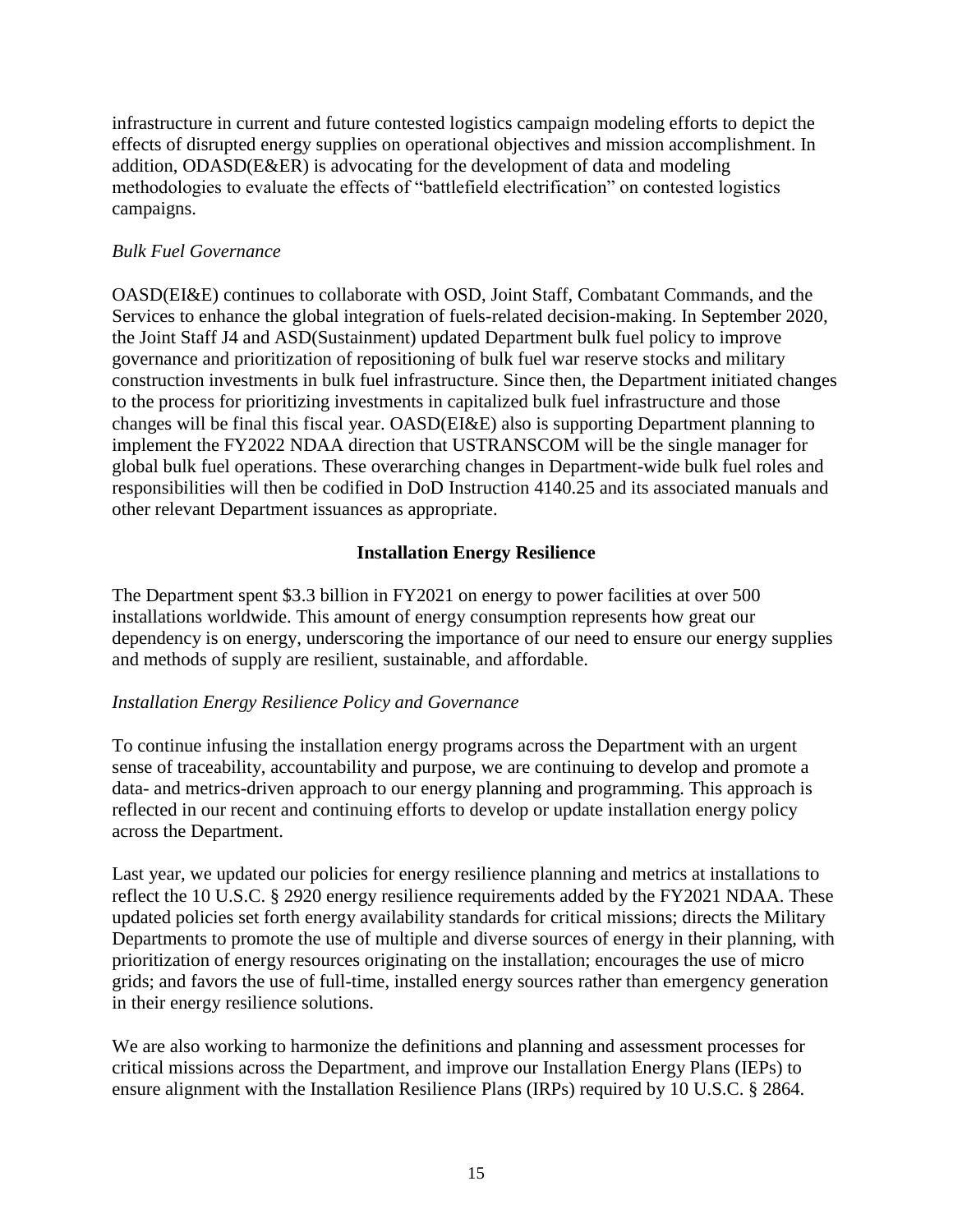More than 158 IEPs were complete by the end of last year, and with an additional 200 expected to be completed this year. Currently, these plans establish the basis for planning energy performance projects, and provide a roadmap for integrating appropriated and public-private partnership authorities to close energy resilience gaps. Going forward, the IEPs will also document critical load requirements, lessons learned from black start exercises, and the ability of installations to withstand a 14-day energy disruption. We plan to eventually integrate the IEPs into the IRPs to reflect an "all hazards" approach that addresses a range of climate hazards and energy resilience gaps at priority installations and critical missions.

### *Black Start Exercises*

Black start exercises are now an important component of the Department's approach to risk assessment and for identifying gaps in our installations' electrical infrastructure, such as previously-unknown interdependencies between various systems, so that we can best prioritize our resilience resources and planning. In the coming year, the Department will issue uniform black start exercise guidance and monitor a schedule of planned exercises through fiscal year 2027, for no less than five exercises per Service per year, in accordance with new Title 10 requirements stemming from the FY2021 National Defense Authorization Act.

Over the past year, we continued to transition execution of black start exercise to the Services. Across the Department in 2021, the Services conducted exercises at Marine Corps Air Station Miramar, Eielson Air Force Base, Wright Patterson Air Force Base, and Ohio Air National Guard bases Springfield-Beckley and Blue Ash. This brings the total number of black start exercises performed to date across the Department to 10. The Services have also begun planning for larger, regional black start exercises that cover several bases at once to more effectively test outage effects on Operation Plans, and the effectiveness of Continuity of Operations (COOP) plans.

## *Energy Resilience and Conservation Investment Program (ERCIP)*

The ERCIP program has executed over 511 high-priority projects from FY2009-2021 including the implementation of micro-grids, renewable energy generation (i.e., solar PV, solar thermal, wind, etc.), building efficiency enhancements, and utility distribution improvements. As ERCIP transitions to a standardized MilCon program, we are ensuring enhanced execution oversight of ERCIP projects We continue to make ERCIP the backbone of our energy resilience investments and prioritize energy project investments where they can best support the defense posture – based on the critical missions they support and the quality of IEPs. We recently updated ERCIP Guidance to the Services to reflect the statutory changes to the program stemming from the FY2022 NDAA. At the same time, we are working to prioritize projects that support energy resilience for critical mission requirements (10 U.S.C. § 2920). As Department focuses on reducing the carbon footprint at our military installations, ERCIP will continue to support a range of technologies and efforts, including renewable energy and energy storage, geothermal, accelerated deployment of air source heat pumps, and infrastructure projects directly supporting electrical vehicle (EV) charging stations.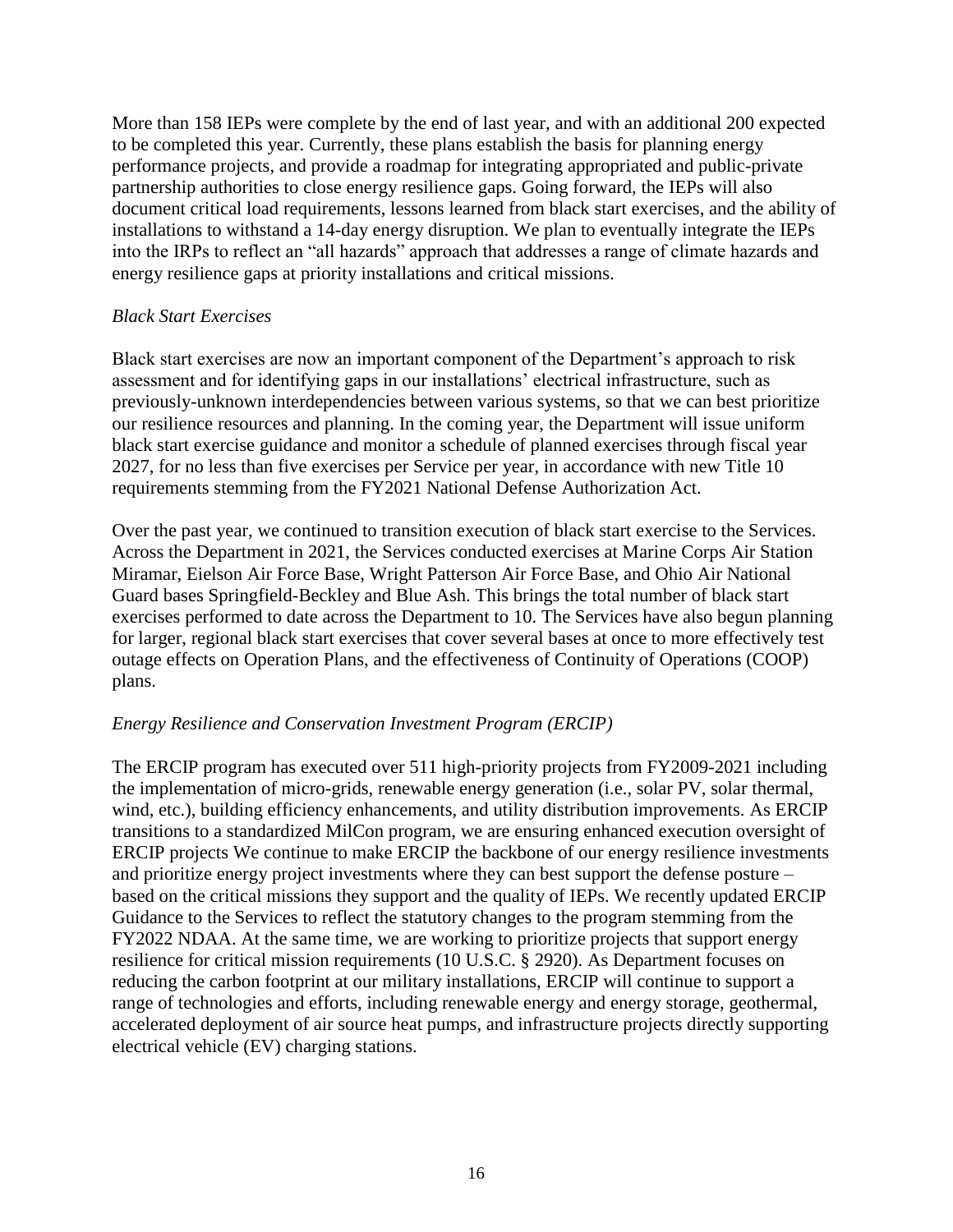### *Performance Contracting Authorities*

The Department continues to utilize performance contracting (i.e., ESPCs/UESCs) as a significant part of its efforts to enhance energy resilience through energy efficiency. Energy efficiency bolsters installation energy resilience by helping reduce the energy demand from distributed energy production resources during commercial grid disruptions. Energy efficiency is also a practical approach for the DoD to reduce its carbon footprint in response to the imperatives of EO 14008 and EO 14057, the Energy Act of 2020, the Federal Sustainability Framework, and DoD's Climate Action Plan. DoD will continue to use these contracts where they enhance DoD mission readiness, mission assurance, and ultimately DoD's warfighting capability, guided by the outcomes of the Installation Energy Planning process.

## **INNOVATION**

The transfer of the Operational Energy Capability Improvement Fund (OECIF) from USD(R&E) to USD(A&S) presented an opportunity to closely couple the Department's Environmental and Resilience Technology and Operation Energy Technology programs in an Innovation pillar in the Office of the Deputy Assistant Secretary for Environment and Energy Resilience.

## **Environmental and Resilience Technology**

The Department's Environmental Technology efforts are centered on two key programs: the Strategic Environmental Research and Development Program (SERDP), which focuses on basic and applied research, and the Environmental Security Technology Certification Program (ESTCP), which validates more mature technologies to transition them to widespread use. These Defense-wide environmental technology programs coordinate closely with the Military Services to ensure research, demonstration, test and evaluation are focused on the Department's most pressing environmental needs.

These programs have historically delivered impactful results and are poised to significantly reduce long-term costs by implementing new ways of treating sediment and groundwater contamination, to increase installation built and natural infrastructure resilience by providing effective tools to planning staff to anticipate the impacts of climate change, to reduce the lifecycle costs of multiple weapons systems through development and demonstration of innovative coatings and materials that avoid increasingly unavailable hazardous elements, and to demonstrate technologies to improve installation energy and water resilience.

SERDP/ESTCP continue to support the most extensive R&D program on the detection, analysis, and treatment of per- and polyfluoroalkyl substances (PFAS) in the federal government. A topic of particular concern is alternatives to incineration for disposal of AFFF-related PFAS. In August 2021, the Environmental Protection Agency published a draft analytical method for PFAS in media other than drinking water; the development and testing of the method was sponsored by SERDP.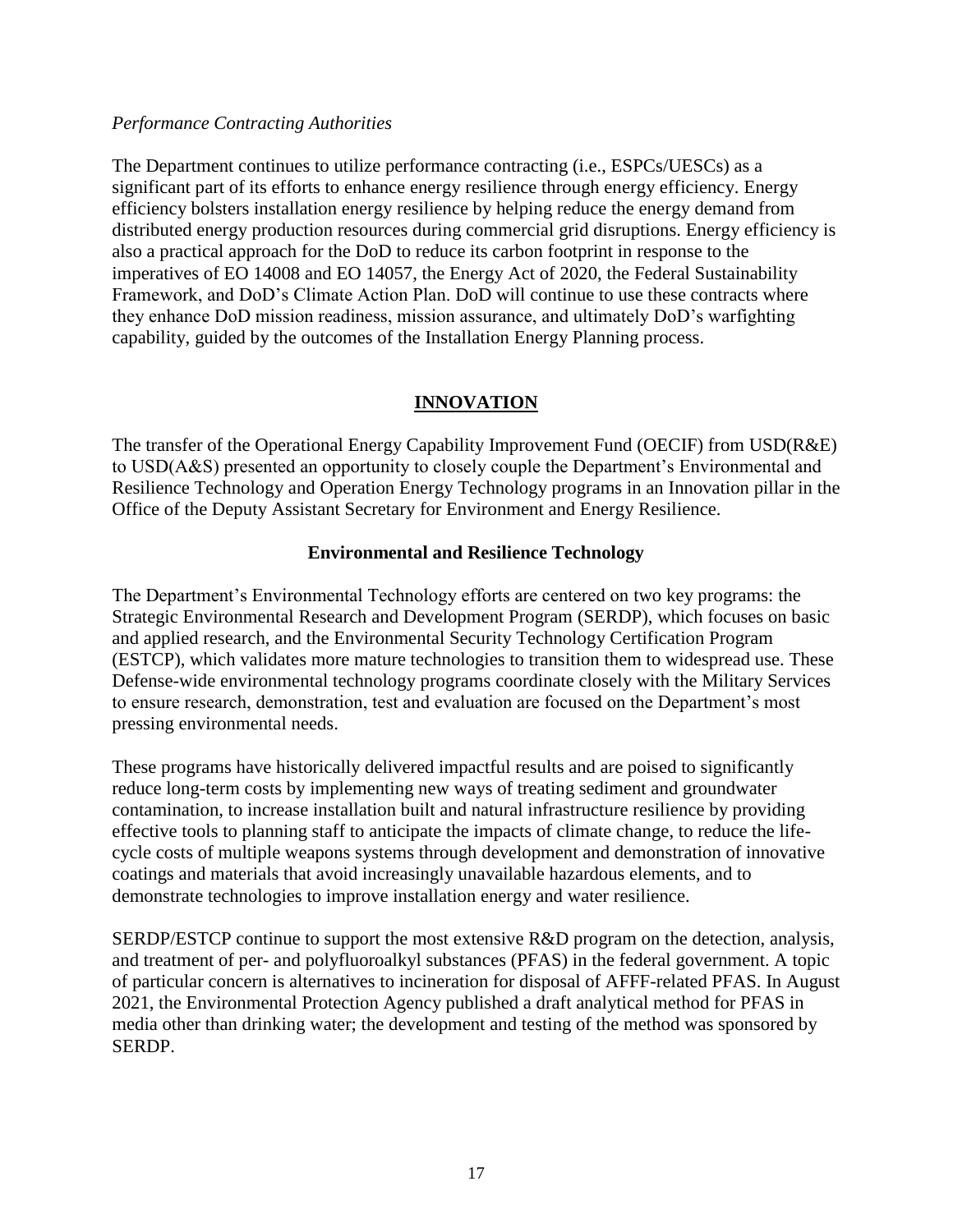In the critical area of installation energy, we continue to focus on proving technologies and solutions that cost-effectively incorporate energy storage into installation-level microgrids to improve the energy security and resiliency of our installations. In addition, in FY2021 ESTCP initiated a number of projects focusing on effective planning for electrical vehicle infrastructure and management. This thrust will expand in FY2022 and beyond.

### **Operational Energy Technology**

The Department's Operational Energy Technology efforts reside within two key programs: the Operational Energy Capability Improvement Fund (OECIF), which focuses on advanced technology development, and the Operational Energy Prototyping Fund (OEPF), which validates more mature technologies to transition them to widespread use. These Defense-wide operational energy technology programs coordinate closely with the Military Services and Combatant Commands to ensure research, demonstration, test and evaluation are focused on the Department's most pressing operational energy needs while simultaneously advancing future asymmetrical warfighting options.

The OECIF and the OEPF programs are investing to develop new technologies and practices in three main thrust areas. **Powering the Force** is an initiative to improve our ability to meet the energy needs of the current force through efficiency, autonomy, storage, and novel energy conversion and management technologies. **Electrifying the Battlespace** provides significantly greater efficient and flexible power system options for propulsion, defensive and offensive combat systems, and further provides a pathway for evolving away from liquid fuels and toward alternative ways to produce, store and manage electricity for new platforms and systems coming into the inventory over the next decade. **Commanding Energy** evolves technologies that inform of battlespace awareness including the use of data analytics and artificial intelligence to better understand where energy is sourced, where it's needed, and how to move it, real-time, around a battlespace in response to enemy action or other disruptive events. Commanding Energy also provides tools, training and education, for more effective force structure and operational planning and wargame design and execution. Beyond the operational value, these three innovation pathways provide greenhouse gas benefits, directly reducing DoD's carbon footprint and fostering applicability for commercial uses that proliferate climate benefits across the economy.

While OEPF is new and will help bridge the gap towards Service transition, OECIF programs have already achieved impactful results and laid the foundation for ground and sea vehicle electrification that is emerging in today's Service Energy Strategies. OECIF has also shown success integrating energy-storage with tactical microgrids and championing autonomous refueling and extending Class 2 drones' operations from hours to days. These emerging capabilities, combined with US and NATO standardization advocacy, increase resilience, interoperability, operational range flexibility, lethality, while driving-down acquisition costs, and reducing carbon emissions among the Services and with our Coalition partners. OECIF also focuses on longer-term higher-risk investments such as advancing nuclear fuel options and successfully increasing distance and power-levels of wireless power transmissions for terrestrial and space applications. The nuclear fuel demonstration line is nearing completion and is set to begin producing fuel in FY2022 to support DoD's investment in "Project Pele" the mobile small